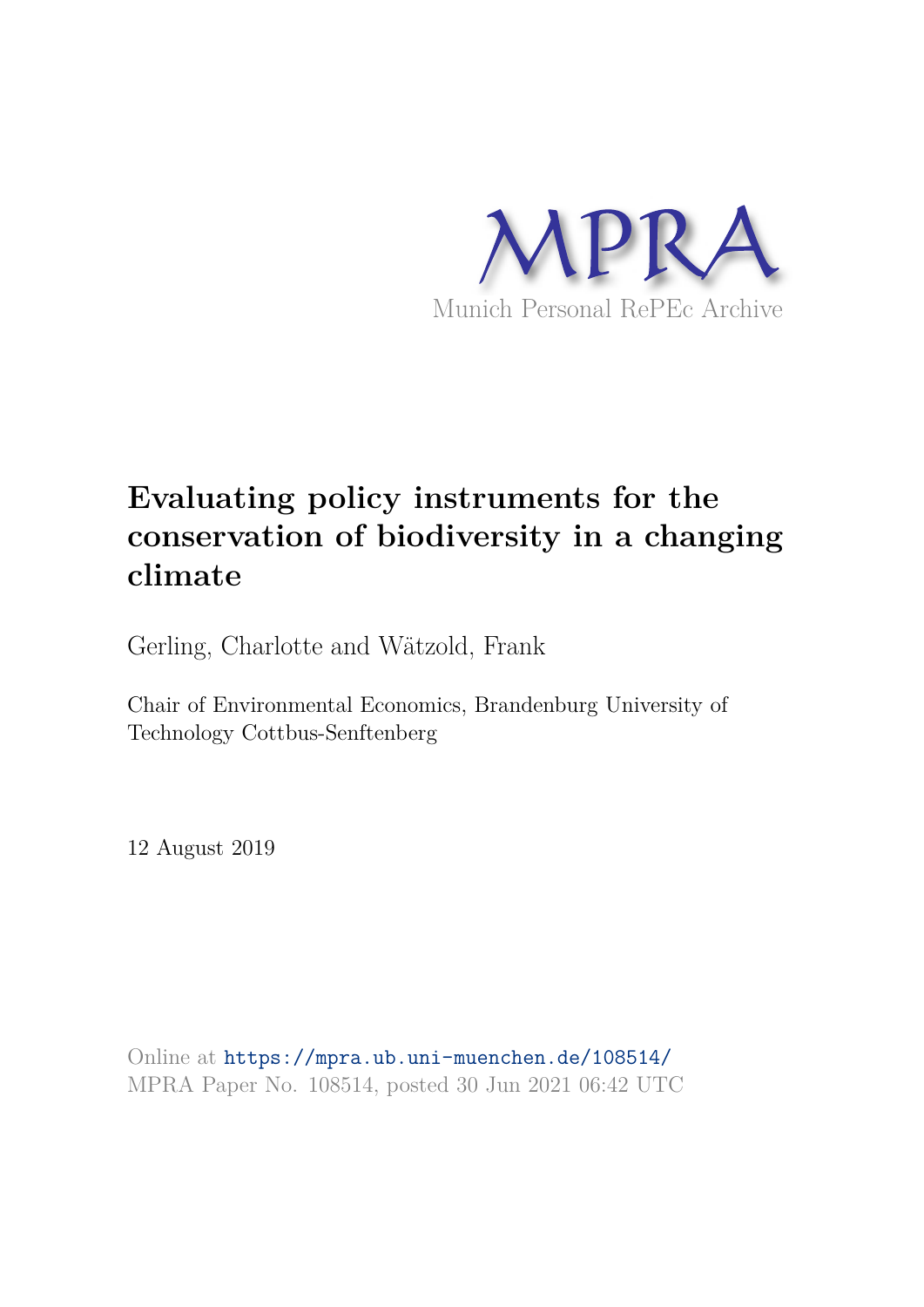# Evaluating policy instruments for the conservation of biodiversity in a changing

climate

Charlotte Gerling<sup>1</sup> [charlotte.gerling@b-tu.de](mailto:charlotte.gerling@b-tu.de) +49 (0) 355 69 2094

Frank Wätzold<sup>1</sup> [waetzold@b-tu.de](mailto:waetzold@b-tu.de) 

<sup>1</sup> Chair of Environmental Economics, Brandenburg University of Technology Cottbus-Senftenberg, Erich-Weinert-Straße 1, Building 1, 03046 Cottbus

#### **Abstract**

Climate change is a key threat for biodiversity. In order to mitigate this threat, ecologists suggest two conservation strategies: (1) enabling a species' migration towards areas that will become suitable for the species as climatic conditions change and (2) creating climate refugia in which the species may persist even if the surrounding landscape is no longer climatically ideal. The policy instruments that could be used to implement these conservation strategies have so far not been evaluated comprehensively from an economic perspective. We develop a conceptual evaluation framework with the criteria ecological effectiveness, cost-effectiveness and dynamic incentives, which are criteria commonly applied in the economic analysis of environmental policy instruments. For each criterion, we develop of a set of specific evaluation criteria to assess policy instruments for species conservation under climate change. We apply the framework by conducting a conceptual analysis of three types of policy instruments – land purchases, offsets and conservation payments. A key finding of our analysis is that the degree to which a policy instrument is appropriate for species conservation depends strongly on the conservation strategy chosen.

*Keywords*: ecological effectiveness, cost-effectiveness, dynamic incentives, enabling migration, climate refugia, habitat turnover, flexibility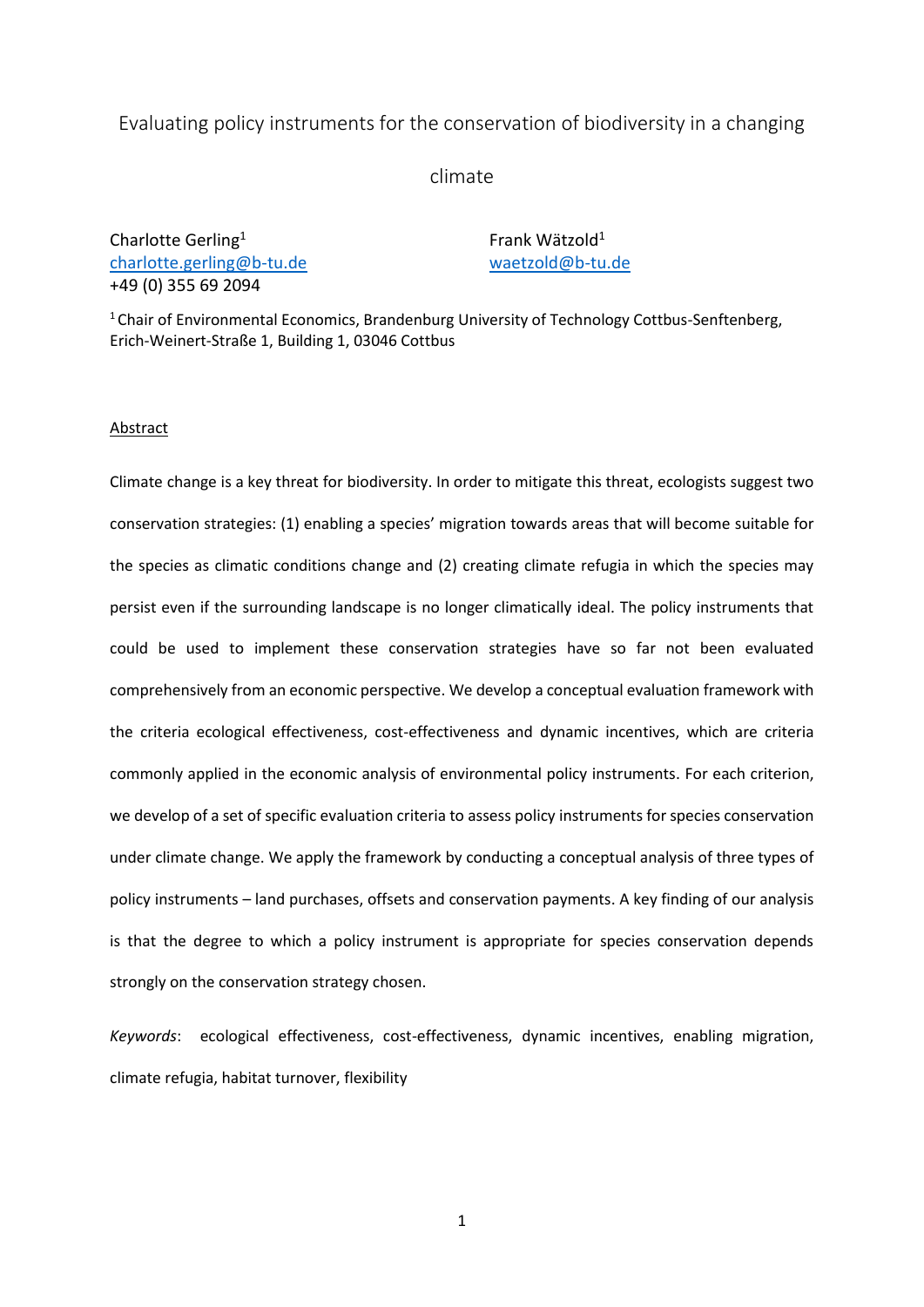#### 1. Introduction

Climate change is considered one of the main global threats for biodiversity (Sala et al. 2000, Heller & Zavaleta 2009, Omann et al. 2009). Ecologists warn that current conservation strategies need to take into account climate change impacts in order to conserve species effectively (Heller & Zavaleta 2009, Oliver et al. 2016). In principle, they suggest two main strategies to conserve species under climate change (Vos et al. 2008, Jones et al. 2016).

The first strategy is to enable a species' migration towards new climate space. "New climate space" are areas that will become suitable for a species as climatic conditions change (Pearson et al. 2002, Urban et al. 2016). This "*enabling migration*" strategy (Vos et al. 2008) is necessary as many species will not be able to migrate without specific conservation measures in the current fragmented landscape (Opdam & Wascher 2004, Mooney et al. 2009). Thus, the habitat connectivity towards "new climate space" will have to be improved by creating migration pathways such as large-scale and regional corridors (Mackey et al. 2011, Aguiar et al. 2016) or stepping stones (Mackey et al. 2011, Saura et al. 2013) and habitat sites in the new climate space (Oliver et al. 2016).

The second strategy is "*creating climate refugia*" (Vos et al. 2008, Singer et al. 2016). This strategy focuses on enhancing selected "habitat islands" that already exist (Mackey et al. 2011, Oliver et al. 2016). It includes the improvement of habitat quality and the creation of larger and better connected climate refugia (Vos et al. 2008).

Two important aspects are not considered in the ecologists' analyses. Firstly, the strategies are typically analyzed from a conservation planning perspective, i.e. it is explicitly or implicitly assumed that a planning agency is able to implement conservation measures where and when it desires. However, often several different types of policy instruments are available for biodiversity conservation including incentive-based mechanisms. Secondly, the strategies only focus on ecological effectiveness. This ignores criteria to evaluate conservation policy instruments from an economic perspective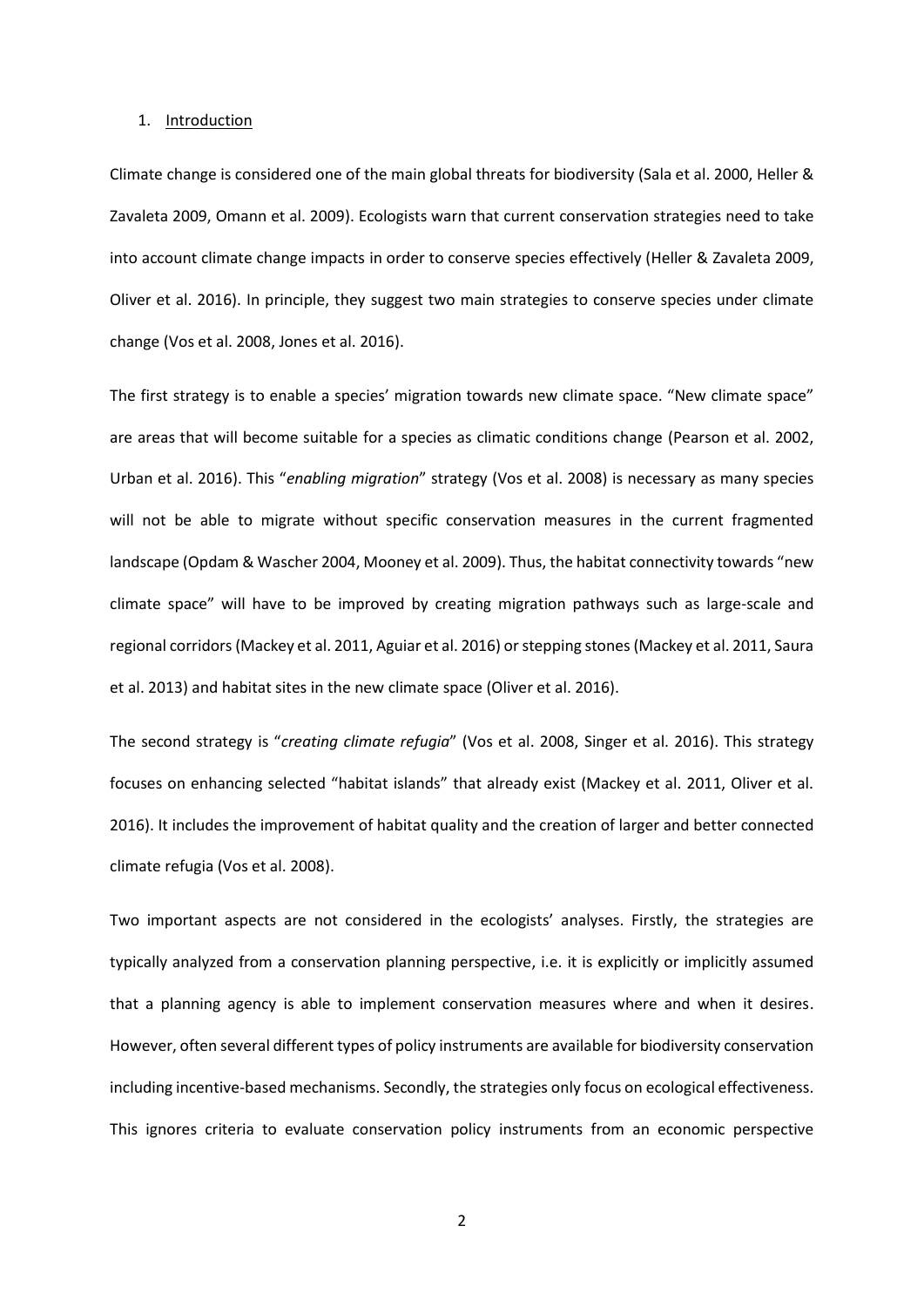including cost-effectiveness (Wätzold & Schwerdtner 2005, Laycock et al. 2009, Hily et al. 2015) and dynamic incentives (Endres 2011, Krämer & Wätzold 2018).

Only few economic analyses of biodiversity conservation under climate change exist. Some authors focus on a cost-effectiveness analysis of specific measures that may be implemented to protect species in a case study region without considering the policy instrument context (Wintle et al. 2011; Mantyka-Pringle et al. 2016). Others investigate the design of single policy instruments (Ay et al. 2014; Rissman et al. 2015; Tainio et al. 2016; Hily et al. 2017). Finally, some authors analyze aspects of conservation planning (Strange et al. 2011; Lewis & Polasky 2018) or apply portfolio theory to target cost-effective conservation activities given climate-change uncertainties (Ando & Hannah 2011; Ando & Mallory 2012; Mallory & Ando 2014; Shah et al. 2016). However, so far there is no comprehensive study that evaluates different policy instrument options under climate change.

This paper contributes to filling this research gap by developing a framework to evaluate possible policy instruments for protecting species under climate change at a conceptual level. We modify the standard economic evaluation criteria ecological effectiveness, cost-effectiveness and dynamic incentives (Endres 2011; Krämer & Wätzold 2018) to take into account climate change. Our conservation background are cultural landscapes, for example Western and Central Europe, where species exist due to a specific, often traditional, land use. This implies that conservation action has to ensure not only the availability of a specific site for a species but also that a specific land use (henceforth referred to as conservation measure) is carried out on this site. We demonstrate the application of the framework for three types of key conservation policy instruments:

(1) *Land purchase* by conservation agencies to implement species conservation measures on this land,

(2) *Offsets* as they exist in some Federal German states (OECD 2016) as individually-negotiated, voluntary contracts where landowners commit themselves to carry out conservation measures for payments over a medium term as compensation measures,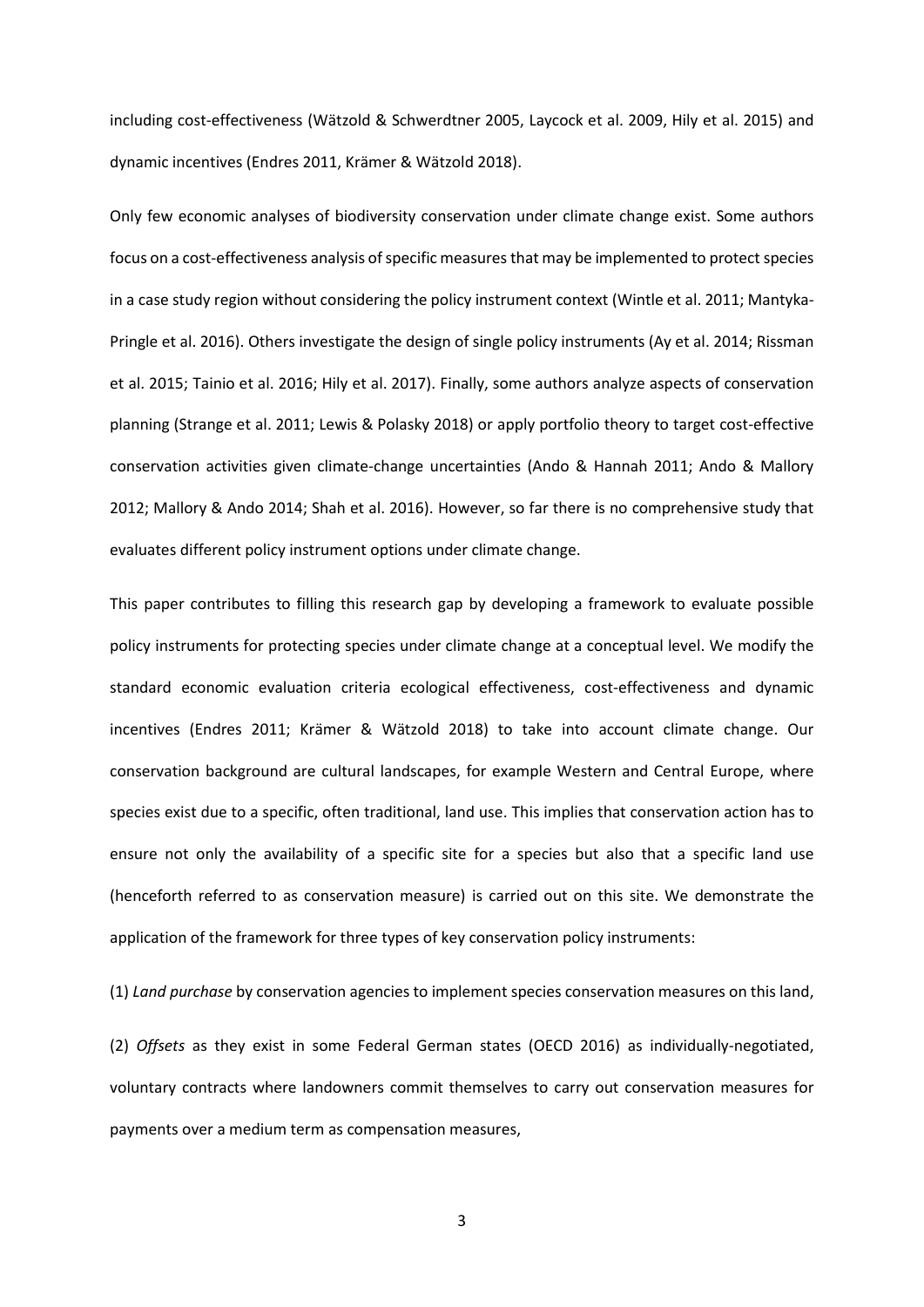(3) *Conservation payments* where landowners receive standard payments for pre-defined conservation measures or conservation output for a short period.

This paper provides novel insights by suggesting an economic framework for evaluating species conservation policy instruments under climate change. Further, to our knowledge we are the first to conduct a conceptual analysis of several conservation policy instrument under climate change, which enables us to derive advantages and disadvantages of different policy instruments. Conceptual analyses have been used in the past to provide first analyses of an emerging research topic, to stimulate further discussion and to develop criteria for further analyses (compare Fox & Nino-Murcia (2005), Wissel & Wätzold (2010) and Engel et al. (2015)).

#### 2. Methods

# 2.1 Framework of analysis

We create a common setting for the evaluation (cp. Endres 2011). We focus on the impacts of policy instruments on one species and ignore the impacts on other species. We consider a region with economic land use where costly conservation measures can turn a site into a suitable habitat for this species. The region experiences climate change and we assume that the climatically ideal zone for the species moves from the southern part of the region to its northern part mimicking the poleward shift of habitats in the Northern Hemisphere. However, even in the climatically less suitable parts of the region, sites with locally favorable conditions may still be suitable as *climate refugia*.

The evaluation framework consists of the criteria ecological effectiveness, cost-effectiveness and dynamic incentives, which are common in the economic analysis of environmental and conservation policy instruments (Endres 2011, Krämer & Wätzold 2018). We modify the criteria for the evaluation of conservation policy instruments under climate change as follows.

*(1) Ecological effectiveness* describes the ability of a conservation instrument to maintain a species population in a region under climate change (Wätzold 2014) by *creating climate refugia* or *enabling migration*.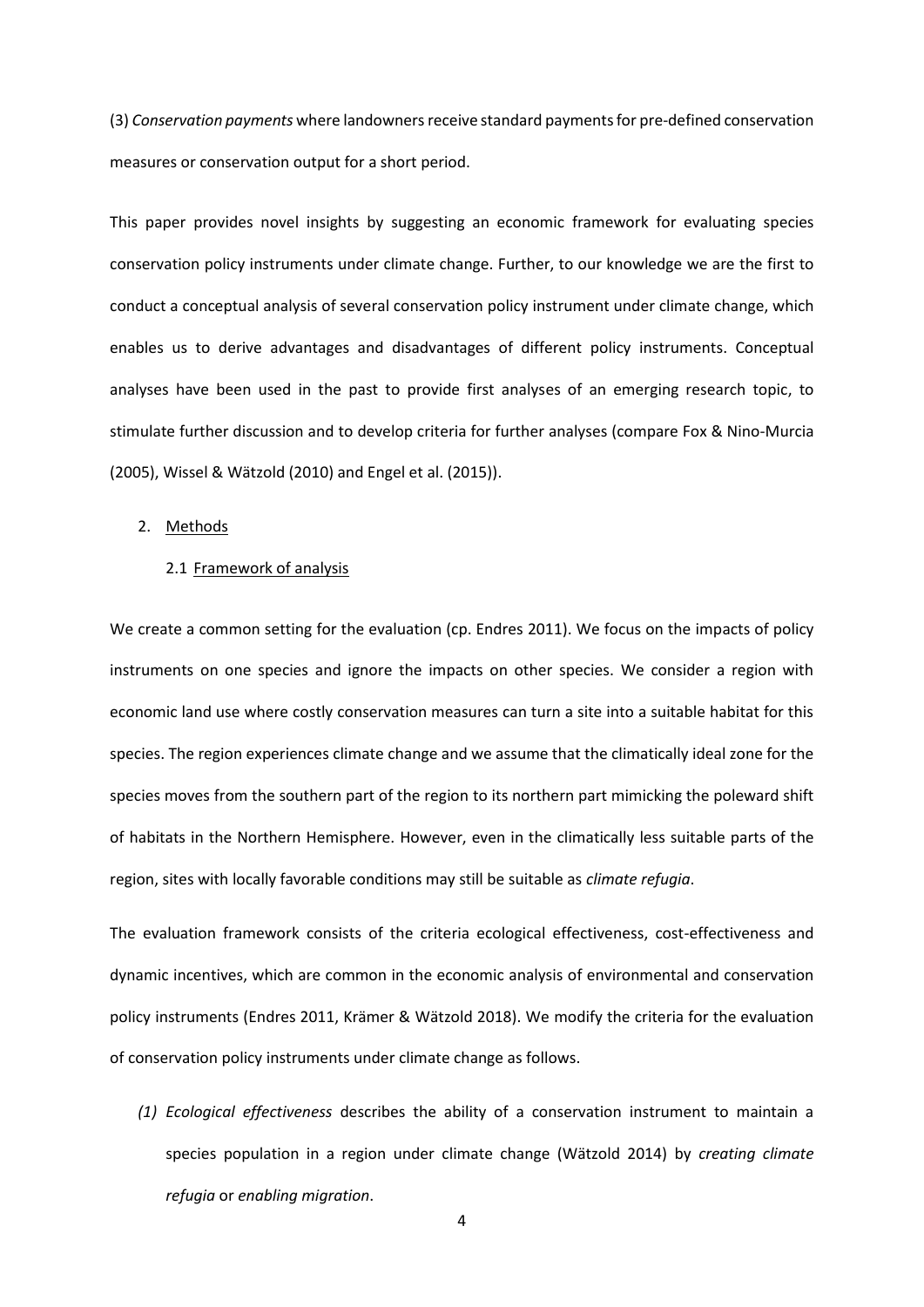- (2) *Cost-effectiveness* describes the ability of a conservation instrument to maintain a species population in a region under climate change at least costs, or the ability of a conservation instrument to maximize a species' survival probability in this region for given costs (Wätzold 2014). Choosing the sites with the highest benefit-cost ratios (with benefit being measured in terms of ecological effectiveness) is a possible approach to achieve cost-effectiveness as defined above (Kelly et al. 2017). We only consider "production costs" for biodiversity conservation measures, such as opportunity costs of landowners who take part in payment schemes or costs of buying a site and managing it (Wätzold & Schwerdtner 2005). We ignore transaction costs as the analysis quickly becomes speculative at the conceptual level we have chosen.
- (3) *Dynamic incentives* refers to the ability of a policy instrument to induce the development and deployment of improved species conservation measures with a focus on the adaptation to climate change. Improved species conservation means either a higher ecological output is achieved with the same costs, or the same ecological output at lower costs (Krämer & Wätzold 2018).

In order to evaluate a policy instrument according to the general criteria ecological effectiveness, costeffectiveness and dynamic incentives, we have developed specific criteria for the two strategies *enabling migration* and *creating climate refugia*. Depending on the criteria, they may be more or less relevant for each strategy.

A policy instrument's degree of permanence, i.e. the long-term maintenance of habitat at a specific site, may have an important influence on its ecological effectiveness, as habitat turnover negatively affects the conservation of species that require habitat continuity (Ando & Chen 2011, Johst et al. 2011, Krause & Culmsee 2013). Avoiding habitat turnover is particularly important for long-term *climate refugia*.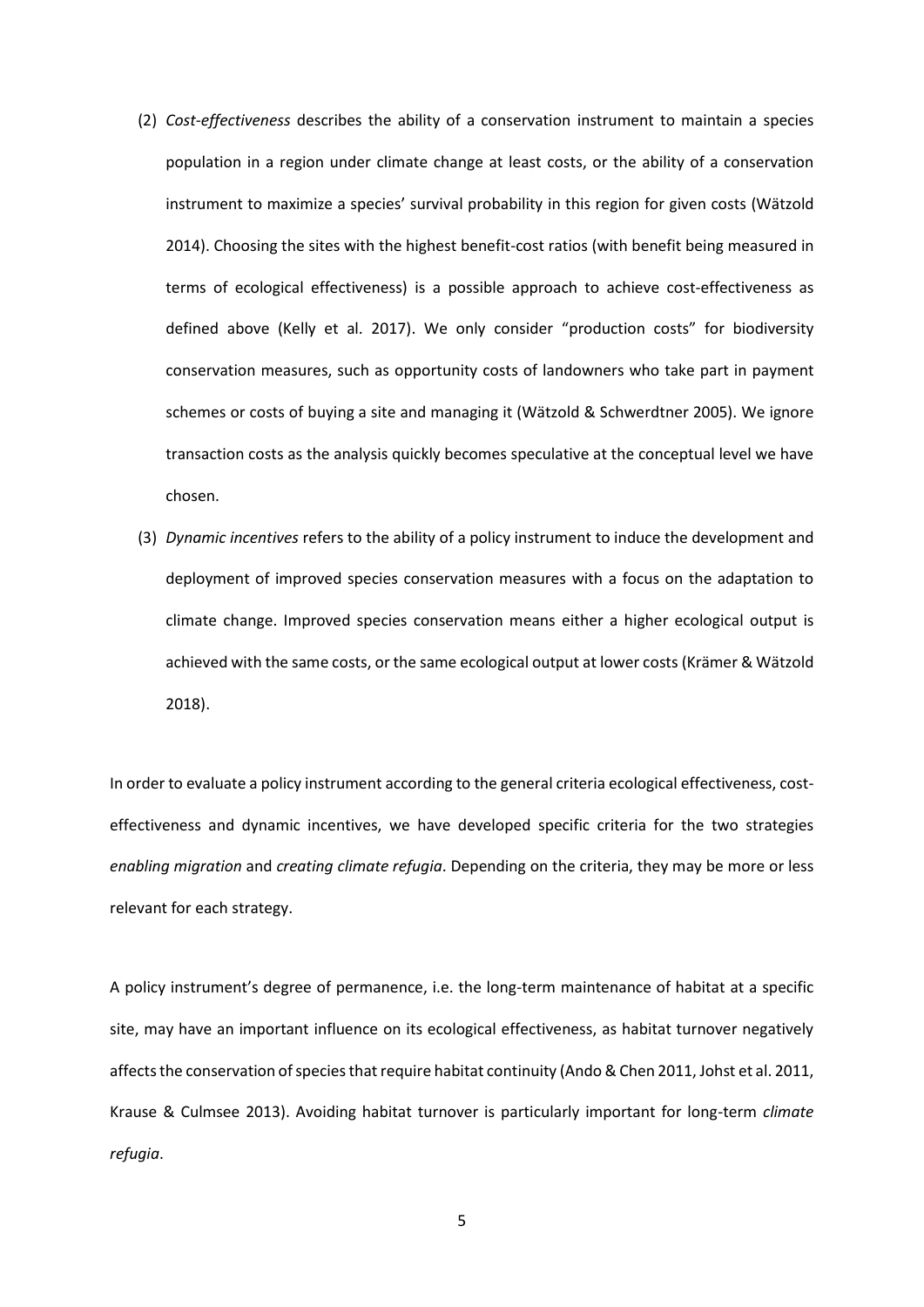Moreover, effectiveness may be positively affected by flexible instruments that allow for adaptations of conservation measures and sites. Considering flexibility, we distinguish three dimensions. (1) Local flexibility refers to the ability of a policy instrument to adapt measures to the specific local conditions of a site. This is relevant for creating *climate refugia* as they require improved habitat conditions. (2) Temporal flexibility means the possibility to adapt the implemented measures over time in line with climate change. Again, this is particularly important for *climate refugia* in order to maintain a sufficiently high habitat quality under changing climatic conditions. (3) Spatial flexibility implies the ability to change the location of conserved sites over time. This is important to *enable migration* towards the new climate space and provide conserved sites in this area.

Finally, considering *enabling migration*, it is important that the policy instrument is able to create certain spatial configurations of conserved sites such as corridors or stepping stones in order to enable the species to move.

To reach high levels of cost-effectiveness, sites with the highest benefit-cost ratios should be chosen for both strategies. It decreases cost-effectiveness if sites that were formerly relevant for conservation, for example as part of a migration pathway, but are after some time no longer in the climatically suitable zone, and therefore generate no more conservation benefits, are still under (costly) conservation. If a specific site is particularly valuable for conservation, depending on the policy instrument, landowners may have a high bargaining power and demand additional rents in order to agree to conservation on their land. This generates higher costs and thus decreases a policy instrument's cost-effectiveness (Ferraro 2008; Schöttker & Santos 2019). This aspect is relevant for both strategies as specific sites may be important as *climate refugia* as well as stepping stones or parts of a corridor.

Considering dynamic incentives, it is relevant for both strategies that there should be incentives to decrease the costs of conservation measures and increase their outcome including incentives to adapt the measures to climate change.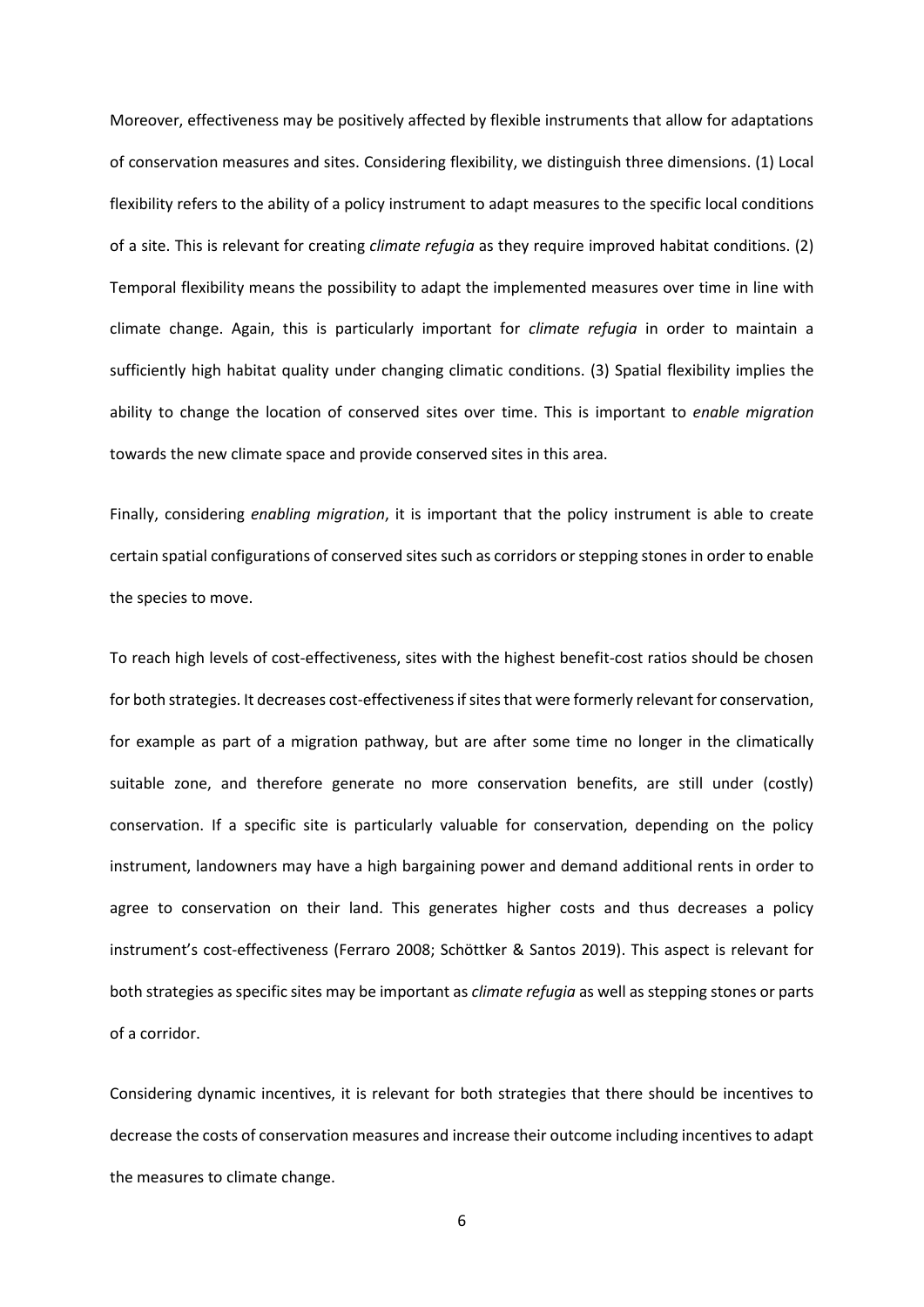Table 1 summarizes these specific evaluation criteria and their relevance for the two strategies.

| General<br>evaluation       | Specific evaluation criteria                                                    |                       | Degree of relevance for: |  |  |  |
|-----------------------------|---------------------------------------------------------------------------------|-----------------------|--------------------------|--|--|--|
| criteria                    |                                                                                 | enabling<br>migration | climate<br>refugia       |  |  |  |
| Ecological<br>effectiveness | Habitat permanence                                                              | Low                   | High                     |  |  |  |
|                             | Local flexibility                                                               | Low                   | High                     |  |  |  |
|                             | Temporal flexibility                                                            | High<br>Low           |                          |  |  |  |
|                             | Spatial flexibility                                                             | High                  | Low                      |  |  |  |
|                             | Spatial configuration of habitat sites<br>(corridors, stepping stones) possible | High                  | Low                      |  |  |  |
| Cost-<br>effectiveness      | Sites with highest benefit-cost ratio<br>chosen                                 | High                  | High                     |  |  |  |
|                             | Sites only under conservation as long<br>as they effectively generate habitat   | High                  | Low                      |  |  |  |
|                             | Landowners have low bargaining<br>power                                         | High                  | High                     |  |  |  |
| Dynamic<br>incen-<br>tives  | Incentives to decrease conservation<br>costs                                    | High                  | High                     |  |  |  |
|                             | Incentives to increase conservation<br>outcome under climate change             | High                  | High                     |  |  |  |

Table 1: Specific evaluation criteria for *enabling migration* and *creating climate refugia*.

# 2.2 Instrument description

We apply the framework to evaluate stylized versions of three conservation policy instruments. In the real world, many different versions of the instruments exist. However, for a conceptual analysis a focus on key characteristics relevant for climate change is necessary.

Land purchase: We assume a conservation agency buys a site to protect a specific species. On its land, it can implement appropriate conservation measures taking into account species characteristics. Over time, the agency is able to adapt the measures to changing climatic conditions. It may in principle be possible for conservation agencies to sell land. However, transaction costs of buying and selling land are substantial and often the statutes of agencies or local legislation prevent them from selling sites under conservation (Schöttker & Wätzold 2018). Thus, we assume a conservation agency is unable to sell an acquired site.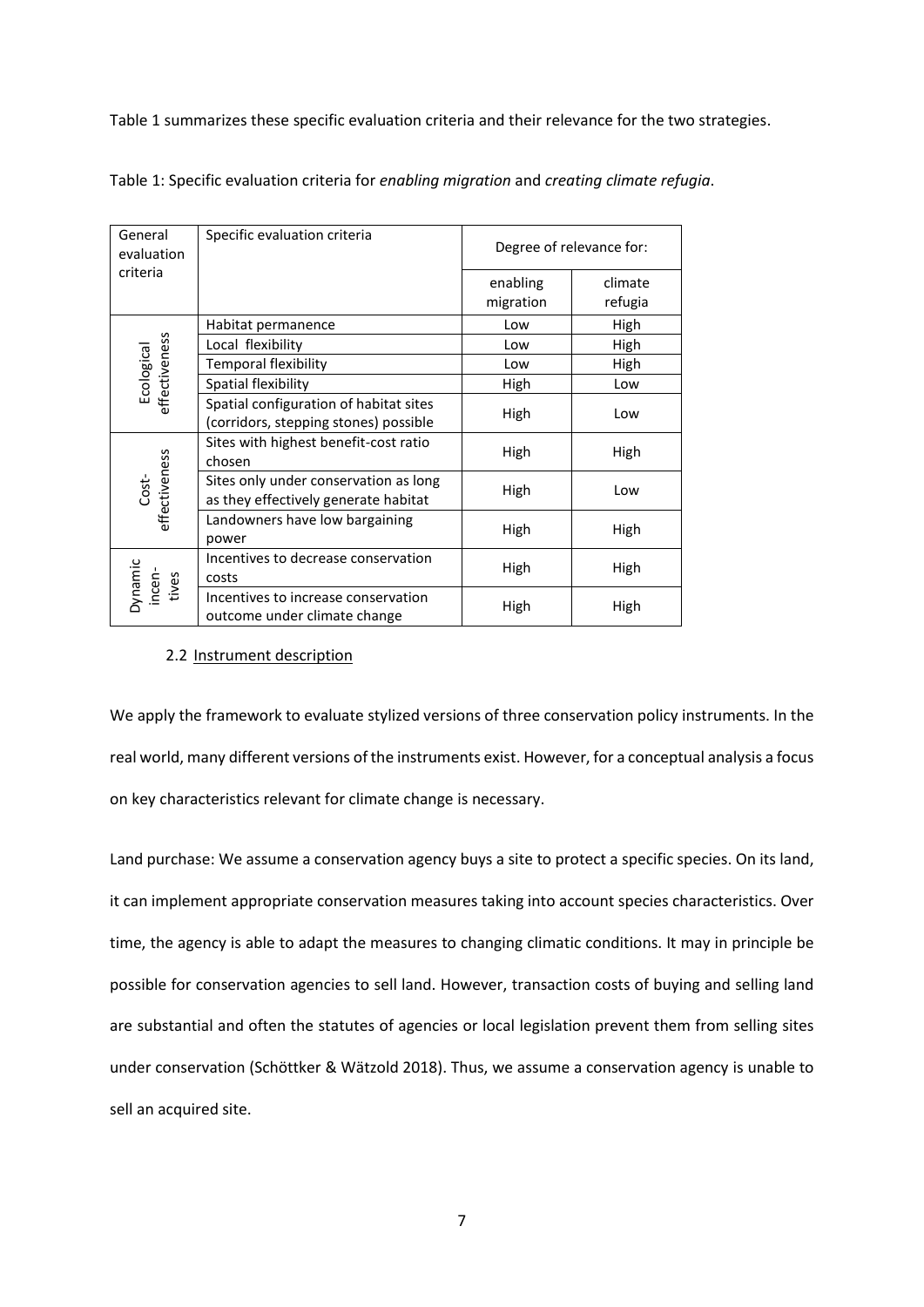Offsets: Having the German impact mitigation regulation as an example in mind (OECD 2016), we consider offsets to consist of site-specific contracts with the purpose of ensuring conservation outcomes over a period of 30 years to compensate for impacts of development projects (MLUL Brandenburg 2017). The contracts are a voluntary, individually negotiated agreement in which landowners agree to restrictions in land use in exchange for payments. However, the measures cannot easily be adapted to changing climatic conditions as they are typically specified for the whole contract period (OECD 2016).

Conservation payments: They are short-term (usually 5 years, cp. Drechsler et al. 2017), voluntary contracts according to which landowners are paid for implementing conservation measures or achieving conservation outputs. Typically, contracts with the same measures and payments are offered to all landowners in a region (Ovenden et al. 1998). We assume that farmers are profit-maximising and therefore only take part in a payment scheme if at least their costs are covered. We further assume that any changes in measures (e.g. to adapt to changing climatic conditions) take some time to be implemented due to the political processes involved and bureaucratic inertia (Theesfeld 2010).

We distinguish between two categories of conservation payments. Measure-based conservation payments, in which farmers are paid for implementing certain conservation measures, and resultsbased conservation payments (Burton & Schwarz 2013, Russi et al. 2016, Drechsler 2017), in which farmers are free to choose appropriate conservation measures, but are (only) paid if a species to be conserved actually occurs on their land. Moreover, we follow Hily et al. (2017) in distinguishing four types of measure-based conservation payments (Figure 1). They differ in the eligibility criteria for taking part in the conservation payments. (1) In the *uniform conservation payments*, any site in a landscape is eligible. The other conservation payments have limited eligibility: (2) In the *regionally differentiated payment*, at any point in time only those sites within the ideal climate zone are eligible. (3) In the *targeted uniform payment*, only those sites surrounding current sites of species occurrence (and the sites of occurrence themselves) are eligible. (4) In the *targeted regionally differentiated*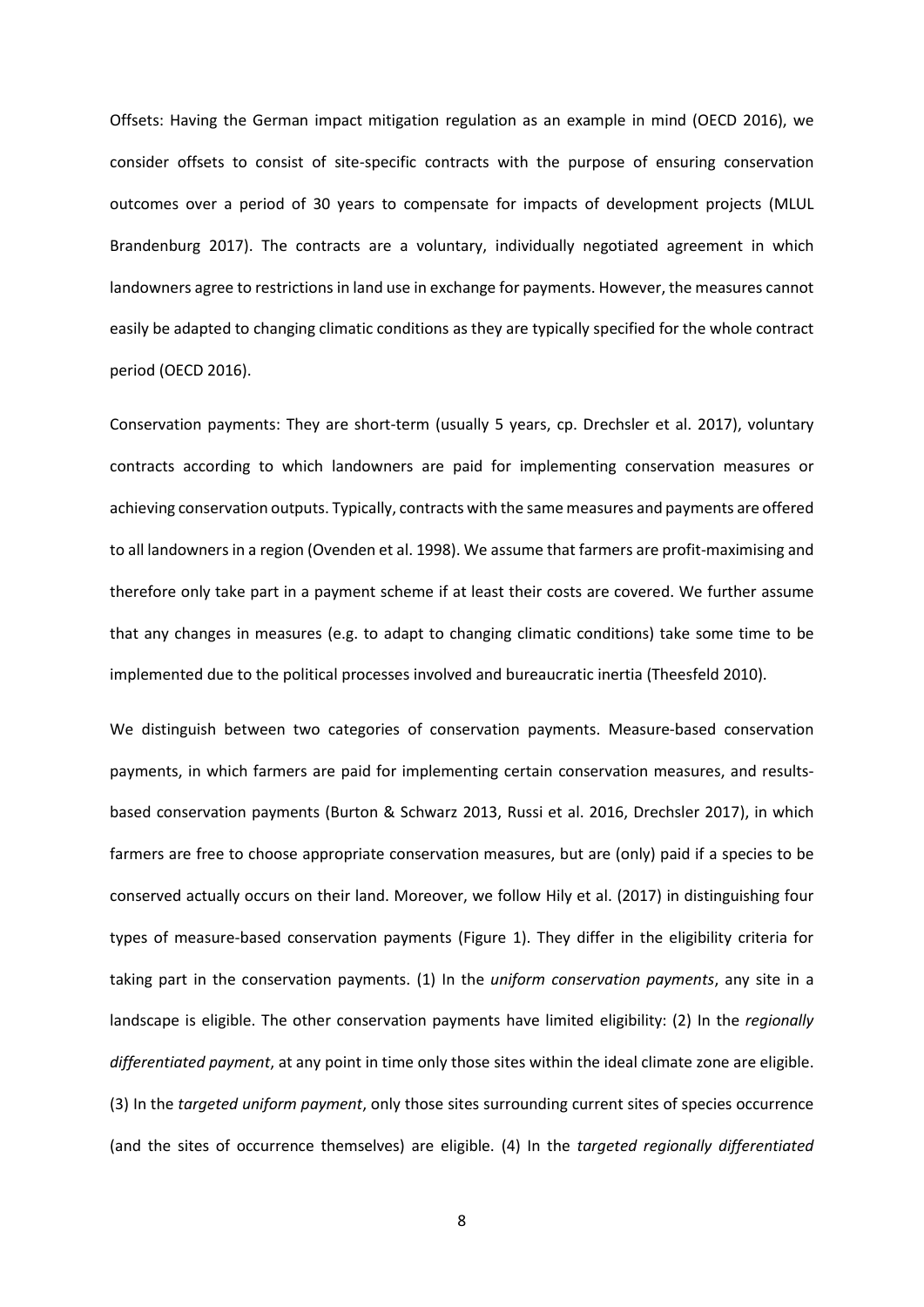## *conservation payments*, only those sites surrounding current sites of species occurrence that lie within



the ideal climate zone are eligible.

Figure 1: four types of conservation payments. Source: adapted from Hily et al. (2017).

# 3 Results

# 3.1 Land purchase

#### Effectiveness

Considering the strategy *enabling migration*, land purchases enable the conservation agency to take into account the necessary spatial configuration of sites to create corridors or stepping stones. However, over time, sites in the southern part of the region will have to be substituted by potential habitat sites in the northern part due to changing climatic suitability. This reduces the effectiveness of land purchases as acquired sites in the southern part are no longer within the ideal climate zone.

Regarding the *creation of climate refugia*, land purchases are effective as they ensure the necessary permanence of sites and allow the adaptation of the implemented conservation measures to local conditions and to climate change.

# Cost-effectiveness

The factors that influence the effectiveness of land purchase also influence their cost-effectiveness. For the strategy *enabling migration*, the conservation agency is in principle able to select the sites with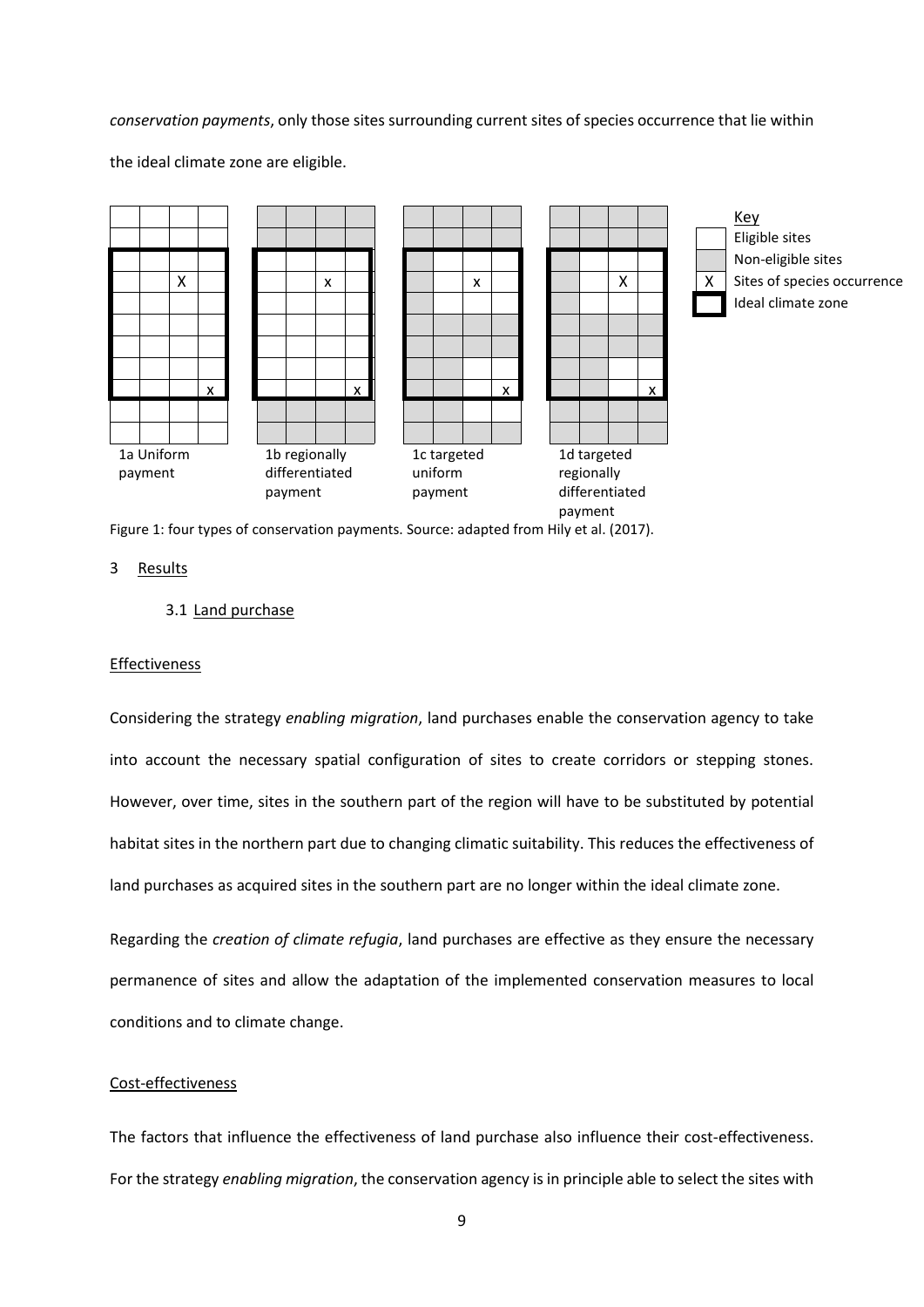the highest benefit-cost ratios for corridors or stepping stones. However, landowners who sell their land may ask for price premiums if they know about the importance of their site in the spatial configuration of the agency's habitat sites. Moreover, as sites in the southern part of the region are ineffective at protecting species at some point, the resources spent for the purchase of the site have no impact on the conservation of the considered species from this point onwards.

Regarding the strategy *climate refugia*, conservation agencies with limited budgets are able to purchase the sites with the highest benefit-cost-ratios and to select conservation measures that are most effective for the available budgets. As the conservation agency is not bound to purchasing a site within a specific spatial configuration, it is likely that there is sufficient land supply. In this case, the bargaining power of landowners is low. Both factors imply a high level of cost-effectiveness.

#### Dynamic incentives

The conservation agency has an interest to conserve species but also has to bear the cost of conservation measures on acquired land. This creates strong dynamic incentives to develop and apply more effective conservation measures, also considering the impact of climate change on those measures, and to identify cost saving opportunities.

# 3.2 Offsets

#### Effectiveness

Regarding the strategy *enabling migration*, the effective spatial configuration of sites for corridors or stepping stones can be taken into account when negotiating contracts with landowners. In contrast to land purchases, habitat sites which move outside the ideal climate zone may be replaced by sites in "new climate space" after the contract ends.

For *climate refugia*, measures may be developed site-specifically. They may also be adapted to a changing climate when contracts are renewed. However, during the contract period no adaptations to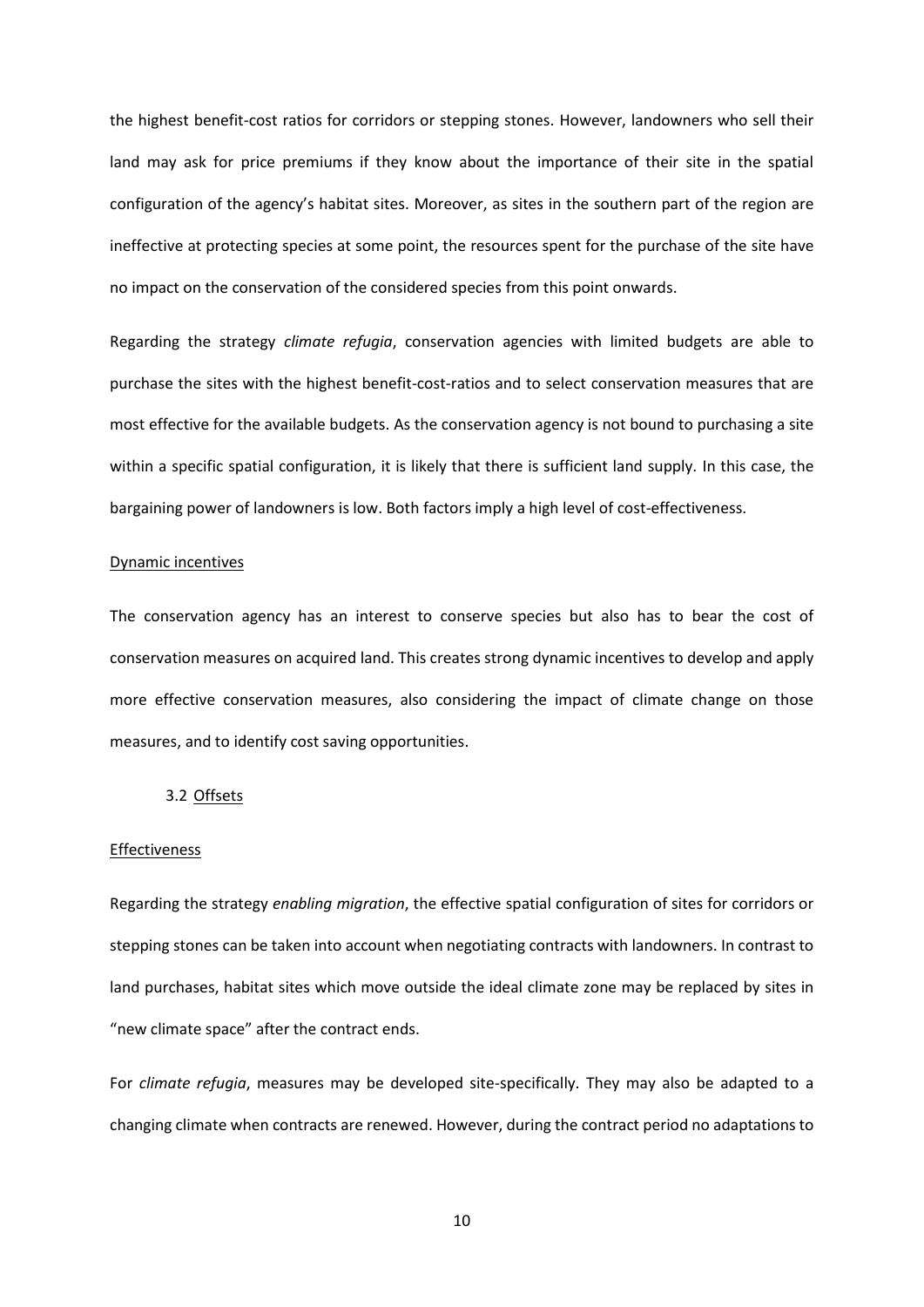changing climate conditions are possible as the measures are typically set for the whole period. Landowners may also decide not to renew a contract, which implies a loss of the *climate refugia*.

# Cost-effectiveness

As contracts are done on an individual basis, offsets provide the possibility to spatially target the sites with the highest benefit-cost ratio in terms of *enabling migration*. However, this gives bargaining power to individual landowners along this migration route, thus reducing cost-effectiveness. To *create climate refugia*, offsets are likely to be less cost-effective than land purchases, as the medium-term offset contract will have to be renewed to provide long-term *refugia*. This gives a high bargaining power to landowners, as their sites may have become essential "habitat islands". Additionally, landowners generally prefer short-term contracts and may demand premiums on the payments when agreeing to medium-term offset contracts (Lennox & Armsworth 2011, Drechsler et al. 2017).

## Dynamic incentives

During the contract period, dynamic incentives exist only to decrease the costs of the measures but not to increase the conservation outcome or to respond to changing climatic conditions.

#### 3.3 Conservation payments

#### Effectiveness

Conservation payments are not well suited to generate a certain spatial configuration of habitat sites. As any landowner may participate in a scheme, the participating sites generate corridors and stepping stones only by chance. While payment schemes with limited eligibility lead to more connected sites, the suitable spatial configuration for *migration* (i.e. stepping stones or corridors) is still generated only by chance (Figure 1). Considering the movement of sites with the ideal climate zone, only conservation payments with restricted eligibility consider the impact of climate change, as sites that lie outside of the ideal climate zone are automatically excluded from the scheme. However, even this restriction does not necessarily lead to the desired spatial configuration to *enable migration*.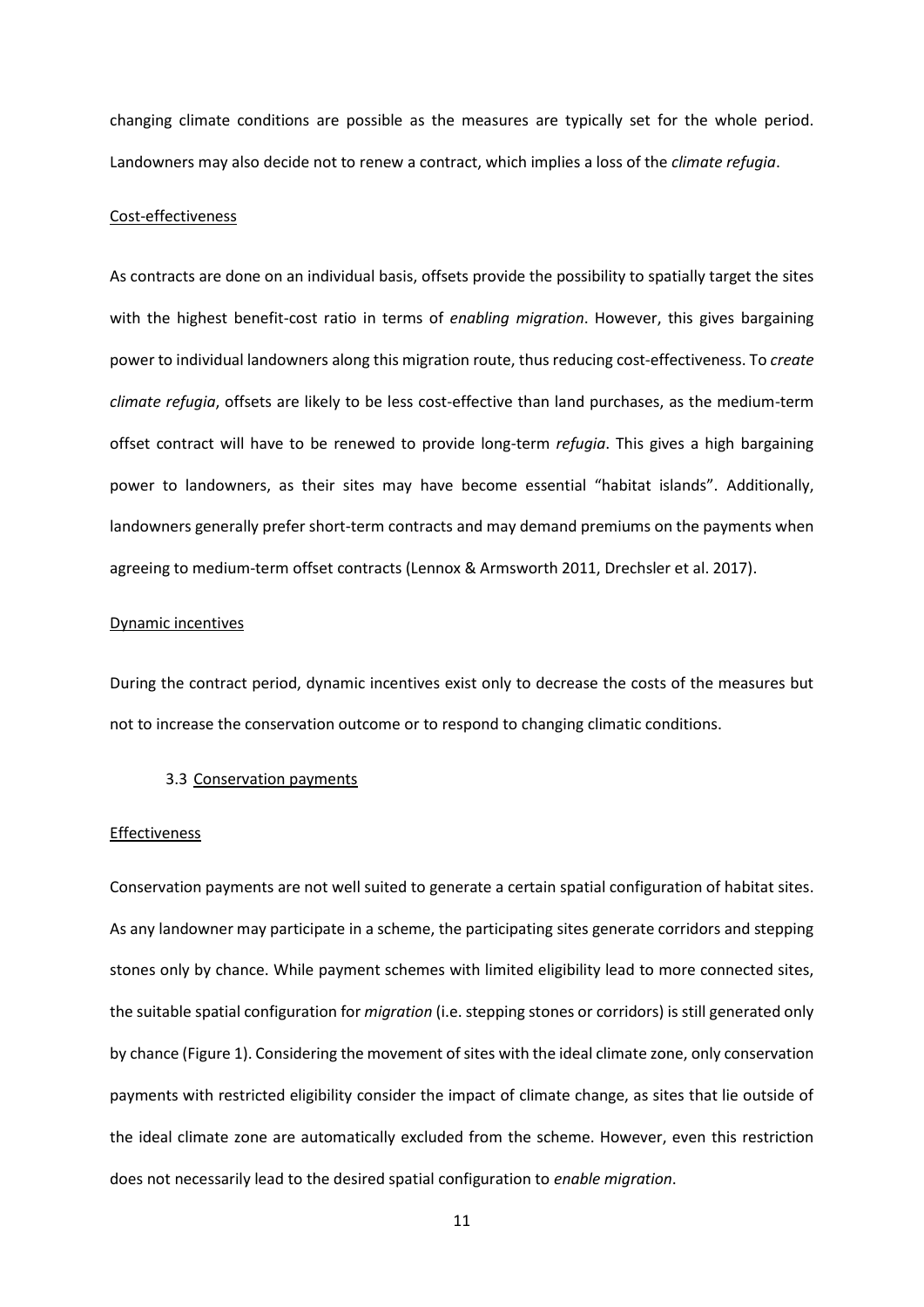Considering *climate refugia*, the effectiveness of conservation payments may suffer from habitat turnover as landowners who participate in a payment scheme in one period may stop doing so in the next period, while new landowners join the scheme (see Schöttker et al. (2016) and Bartkowski & Bartke (2018) for factors influencing landowners' decision making). Additionally, measure-based schemes are not adapted to the conditions on-site, as all landowners are offered the same measures. Results-based schemes however do provide incentives to adapt measures to local conditions in order to *create climate refugia*.

Measure-based schemes are not very adaptive to climate change, as any adaptation of measures needs to go through (partly lengthy) administrative and political processes. The landowners have no incentives to adapt measures themselves even if this would lead to better conservation. Results-based schemes on the other hand do provide landowners with the incentives to adapt measures to changing conditions.

#### Cost-effectiveness

As with conservation payments the same payment is offered to all, no landowner has a specific bargaining power. The voluntary nature of conservation payments also implies that only sites with conservation costs below payments are likely to participate. However, this does not necessarily lead to high cost-effectiveness levels if the conservation outcome of these sites is low. Given that migration often requires specific spatial configuration of habitat sites, the conservation outcome (and thus the cost-effectiveness) of uniform payments is likely to be low. While payment schemes with limited eligibility lead to more connected sites, the suitable spatial configuration for *migration* (i.e. stepping stones or corridors) is generated only by chance. Moreover, the eligibility limitations decrease the choice of low-cost sites. This effect leads to more costly sites being included and a resulting decrease in cost-effectiveness.

Generally, results-based conservation payments lead to a high cost-effectiveness, as only those sites that actually generate habitat are included in the scheme, and landowners have incentives to select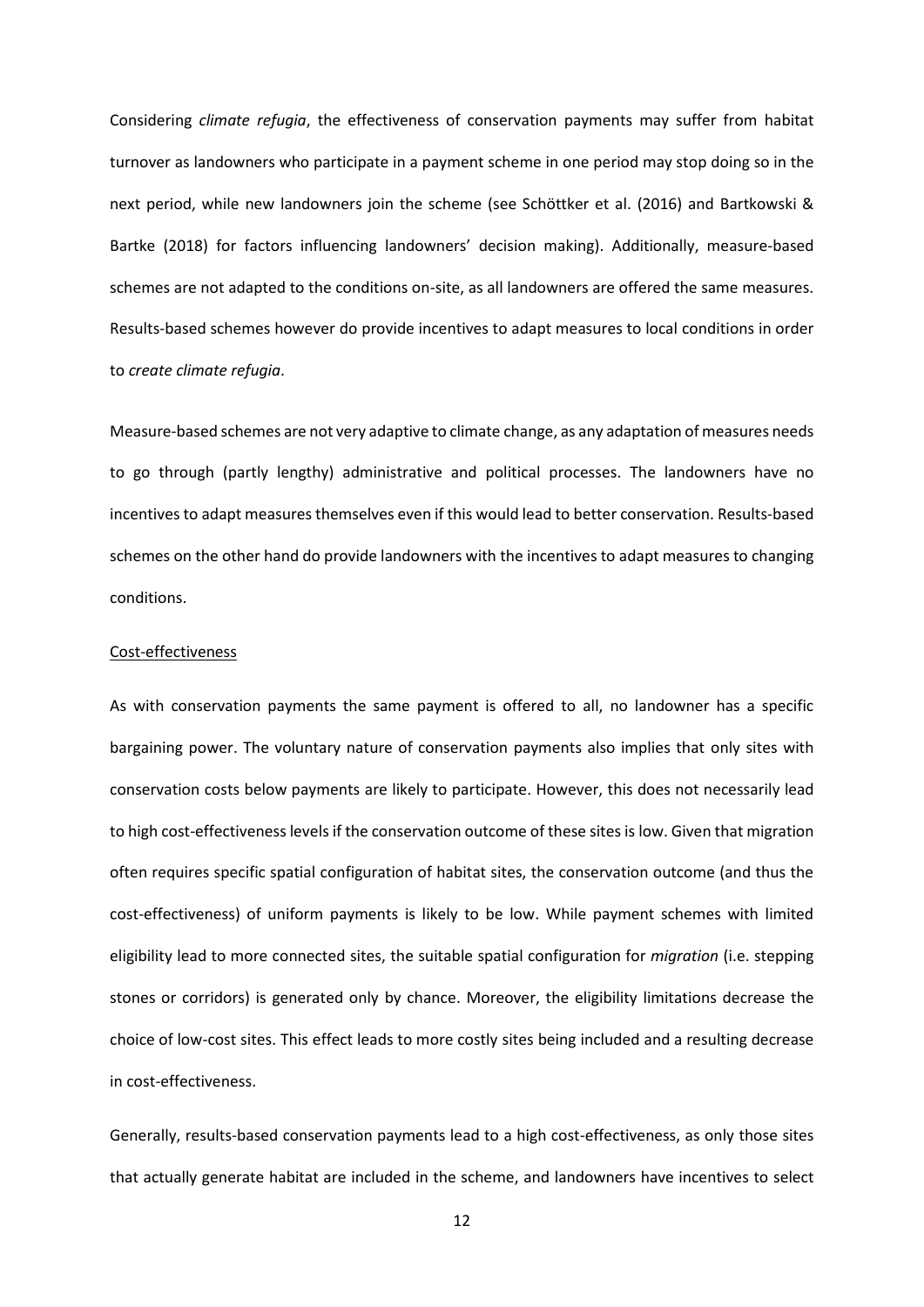the least cost conservation options. However, these sites may not be in the ideal configuration for migration. This decreases the potential effectiveness of the scheme for migration purposes, and thus also its cost-effectiveness.

Considering *climate refugia*, conservation payments are not well suited to generate *climate refugia* due to habitat turnover (see above). As the expected ecological benefits are therefore low, the potential cost-effectiveness is also low.

#### Dynamic incentives

Measure-based conservation payments have low dynamic incentives to improve conservation outcomes or consider the impact of climate change, as landowners are not rewarded for it. However, landowners have strong incentives to reduce costs, as cost savings increase landowners' profits.

Results-based payments provide landowners with dynamic incentives to reduce costs but also to improve measures to ensure species survival, and thus reduce the risk of not receiving the payment (Matzdorf & Lorenz 2010). This includes the adaptation of conservation measures to climate change.

4 Discussion

#### Result overview

We developed a framework to evaluate policy instruments for species conservation under climate change. For this analysis, we applied three common economic evaluation criteria – ecological effectiveness, cost-effectiveness and dynamic incentives – and modified them to account for climate change. We further refined the three general policy evaluation criteria to evaluate the two conservation strategies, *enabling migration* and *creating climate refugia,* suggested by ecologists. Finally, we applied the framework to conceptually evaluate three policy instruments for species conservation – land purchase, offsets and conservation payments – under changing climatic conditions. Table 2 summarizes the results of this evaluation.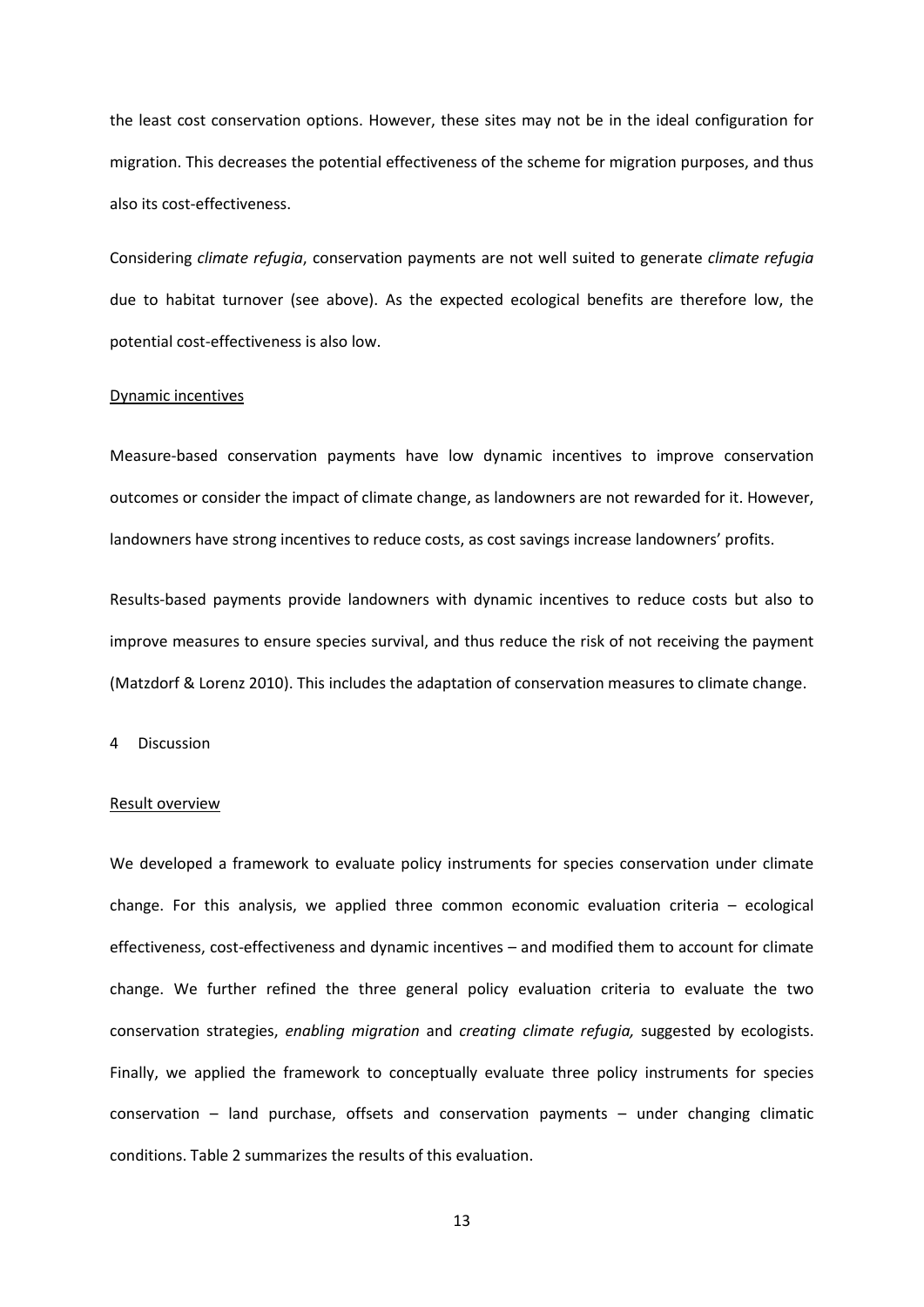Table 2: Overview of policy instrument evaluation according to the criteria for the enabling migration (M) and climate refugia (R) strategies, where a positive impact of a policy instrument is marked by a "+", a negative one by a "-" (some policy instruments have both positive and negative impacts with regard to a certain criteria and some criteria are less relevant (l.r.) for one of the strategies).

| General                     | Specific evaluation                                                                     |                          |                           |                           | Conservation payments     |                           |                          |                              |                          |                          |                          |                                          |                           |                           |                 |
|-----------------------------|-----------------------------------------------------------------------------------------|--------------------------|---------------------------|---------------------------|---------------------------|---------------------------|--------------------------|------------------------------|--------------------------|--------------------------|--------------------------|------------------------------------------|---------------------------|---------------------------|-----------------|
| evaluation<br>criteria      |                                                                                         | Land<br>purchase         |                           | Offsets                   |                           | Payments for measures     |                          |                              |                          |                          |                          |                                          | Payments                  |                           |                 |
| criteria                    |                                                                                         |                          |                           |                           |                           | Uniform                   |                          | Regionally<br>differentiated |                          | Targeted<br>uniform      |                          | Targeted<br>regionally<br>differentiated |                           | for results               |                 |
|                             |                                                                                         | M                        | R                         | M                         | R                         | M                         | R                        | M                            | R.                       | M                        | R                        | M                                        | R.                        | M                         | R.              |
| effectiveness<br>Ecological | Habitat permanence                                                                      | l.r.                     | $+$                       | l.r.                      |                           | l.r.                      | $\overline{a}$           | I.r.                         | $\overline{\phantom{a}}$ | l.r.                     | $\sim$                   | l.r.                                     | $\overline{a}$            | $\mathsf{I}.\mathsf{r}$ . | $+,-$           |
|                             | Local flexibility                                                                       | l.r.                     | $\ddot{}$                 | $\mathsf{I}.\mathsf{r}$ . | $+$                       | $\mathsf{I}.\mathsf{r}$ . | $\overline{a}$           | I.r.                         | $\overline{\phantom{0}}$ | l.r.                     | $\overline{\phantom{a}}$ | $\mathsf{I}.\mathsf{r}$ .                | $\overline{\phantom{a}}$  | $\mathsf{I}.\mathsf{r}$ . | $+$             |
|                             | <b>Temporal flexibility</b>                                                             | l.r.                     | $\ddot{}$                 | $\mathsf{I}.\mathsf{r}$ . |                           | $\mathsf{I}.\mathsf{r}$ . |                          | I.r.                         |                          | l.r.                     |                          | $\mathsf{I}.\mathsf{r}$ .                |                           | l.r.                      | $+$             |
|                             | Spatial flexibility                                                                     | $\overline{\phantom{0}}$ | $\mathsf{I}.\mathsf{r}$ . | $+$                       | l.r.                      | $\overline{\phantom{0}}$  | I.r.                     | $+,-$                        | l.r.                     | $+,-$                    | I.r.                     | $+,-$                                    | I.r.                      | $\ddot{}$                 | l.r.            |
|                             | Spatial configuration of<br>habitat sites (corridors,<br>stepping stones) possible      | $+$                      | $\mathsf{I}.\mathsf{r}$ . | $+$ , -                   | $\mathsf{I}.\mathsf{r}$ . | $\blacksquare$            | l.r.                     | $\overline{\phantom{a}}$     | l.r.                     | $\overline{\phantom{a}}$ | l.r.                     | $+$ , -                                  | $\mathsf{I}.\mathsf{r}$ . |                           | $\mathsf{L}$ r. |
| Cost-effectiveness          | Sites with highest<br>benefit-cost ratio chosen                                         | $+$                      | $\ddot{}$                 | $+$ , -                   | $\overline{a}$            |                           | $\overline{\phantom{a}}$ |                              | ٠                        | $\overline{\phantom{a}}$ | $\overline{\phantom{a}}$ | $+$ , -                                  |                           | $+$ , -                   | $+$ , -         |
|                             | Sites only under<br>conservation for as long<br>as they effectively<br>generate habitat |                          | $\mathsf{I}.\mathsf{r}$ . | $+$                       | l.r.                      |                           | l.r.                     |                              | l.r.                     | $\overline{\phantom{a}}$ | l.r.                     | $\overline{\phantom{0}}$                 | l.r.                      | $+$                       | l.r.            |
|                             | Landowners have low<br>bargaining power                                                 |                          | $\ddot{}$                 |                           |                           | $+$                       | $\ddot{}$                | $\ddot{}$                    | $\ddot{}$                | $+$                      | $+$                      | $+$                                      | $+$                       | $+$                       | $\ddot{}$       |
| incentives<br>Dynamic       | Incentives to decrease<br>conservation costs                                            | $+$                      | $\ddot{}$                 | $\ddot{}$                 | $\ddot{}$                 | $+$                       | $+$                      | $+$                          | $+$                      | $\ddot{}$                | $+$                      | $\ddot{}$                                | $+$                       | $\ddot{}$                 | $\ddot{}$       |
|                             | Incentives to increase<br>conservation outcome<br>under climate change                  | $+$                      | $+$                       |                           |                           |                           |                          |                              |                          |                          |                          |                                          |                           | $\ddot{}$                 |                 |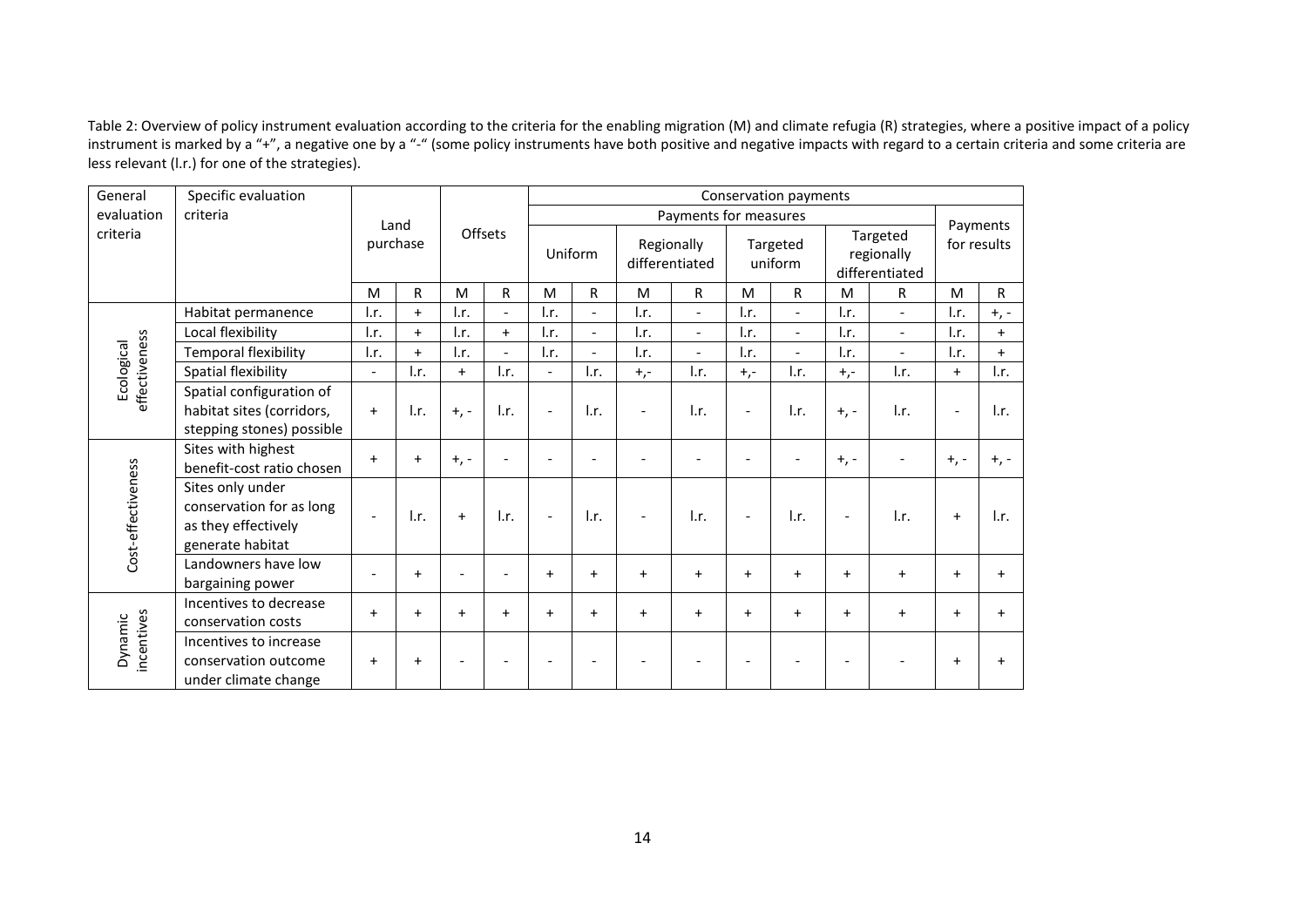## Importance of conservation strategy for evaluation

We find that the evaluation of a policy instrument is strongly influenced by the conservation strategy. Depending on the conservation strategy, different evaluation criteria may be relevant (Table 2). A prior specification of whether the strategy of *enabling migration* or *creating climate refugia* is pursued is therefore required for the evaluation of a policy instrument under climate change. Moreover, the criteria are satisfied to different degrees by each policy instrument. This means that a policy instrument may be well suited for one strategy but not so well for the other.

# Permanence and flexibility of policy instruments

Our analysis has highlighted the importance of both permanence and flexibility for conservation under climate change. As these seems to be somewhat opposing requirements, the question arises if a tradeoff exists between the ecological benefits of long-term conservation and the benefits of enhanced flexibility of policy instruments. Our analysis has shown, for example, that none of the analyzed instruments has both a high degree of habitat permanence and spatial flexibility. However, our analysis has also shown that not every criteria is relevant for every strategy. Permanence, for example, is important for creating *climate refugia,* while it is not as relevant for *enabling migration.* In order to *enable migration*, however, spatial flexibility is essential- while this is not relevant for *climate refugia*. Depending on the chosen strategy, the benefits of permanence and flexibility should therefore be valued differently.

# Limitations of our analysis

Our analysis is subject to some limitations. For example, we excluded transaction costs as their evaluation was deemed too speculative on a conceptual level. Nonetheless, including the analysis of transaction costs is an important part of the overall evaluation of policy instruments in the real world. Moreover, we excluded somewhat extreme cases such as a combination of rapid climate change and highly sensitive species. If this is of interest, the analysis would need to be modified accordingly. For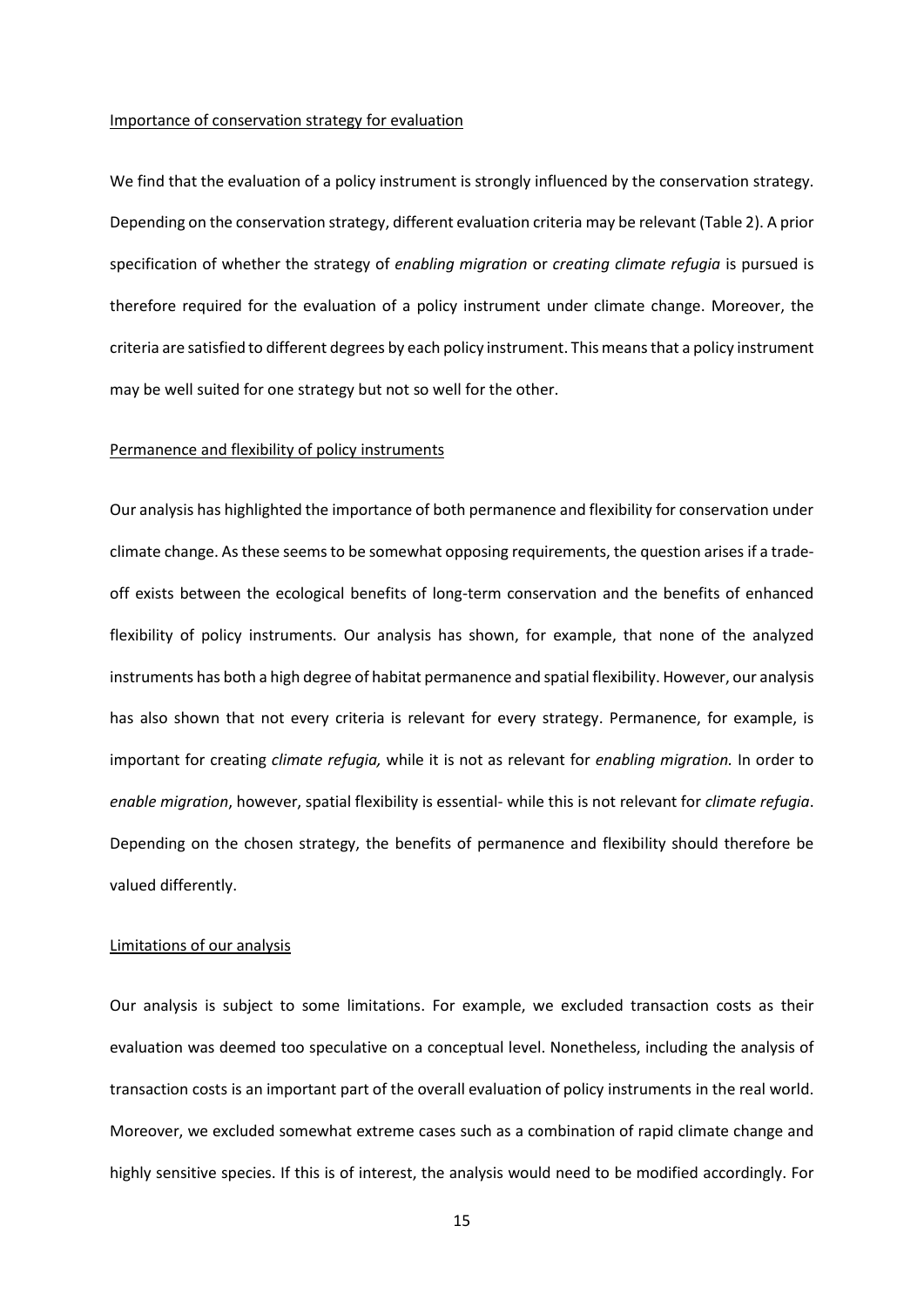example, it seems questionable whether *creating climate refugia* is still an appropriate approach under such circumstances. Further, we compared stylized versions of the three policy instruments that highlight their key characteristics. In reality, instruments may be more complex, and other instruments (such as conservation easements) and "hybrid" versions of the instruments may exist. However, our framework may be helpful to analyze these instruments.

Moreover, our analysis was based on several assumptions which may not always hold in reality: firstly, we assumed that the conservation agency or policy maker acts in the interest of conservation. In reality, the behavior of conservation agencies may also be influenced by other factors (Robinson 2011). Secondly, we assumed that conservation agencies do not sell a site and thirdly, we have not considered that an agency may use a site to conserve other species when the acquired site moves outside of the ideal climate zone. Our assumptions were made to limit the complexity of analysis. For a specific realworld case study, one has to carefully investigate in how far these assumptions hold.

#### **Outlook**

We hope the presented economic evaluation framework will further stimulate the discussion on the benefits and drawbacks of different policy instruments under climate change and motivate more economists to work on this topic. In order to gain a more in-depth understanding of the topic, we believe that the analysis of case studies focusing on specific policy instruments and species in real landscapes is particular beneficial in this respect. We recommend that for such empirical analyses, economists, ecologists and climate scientists join forces and develop integrated models to gain a better understanding from a perspective that integrates economic and ecological concerns. Given the dearth of research in this field and the immense threat of climate change for biodiversity, this seems an endeavor of utmost priority.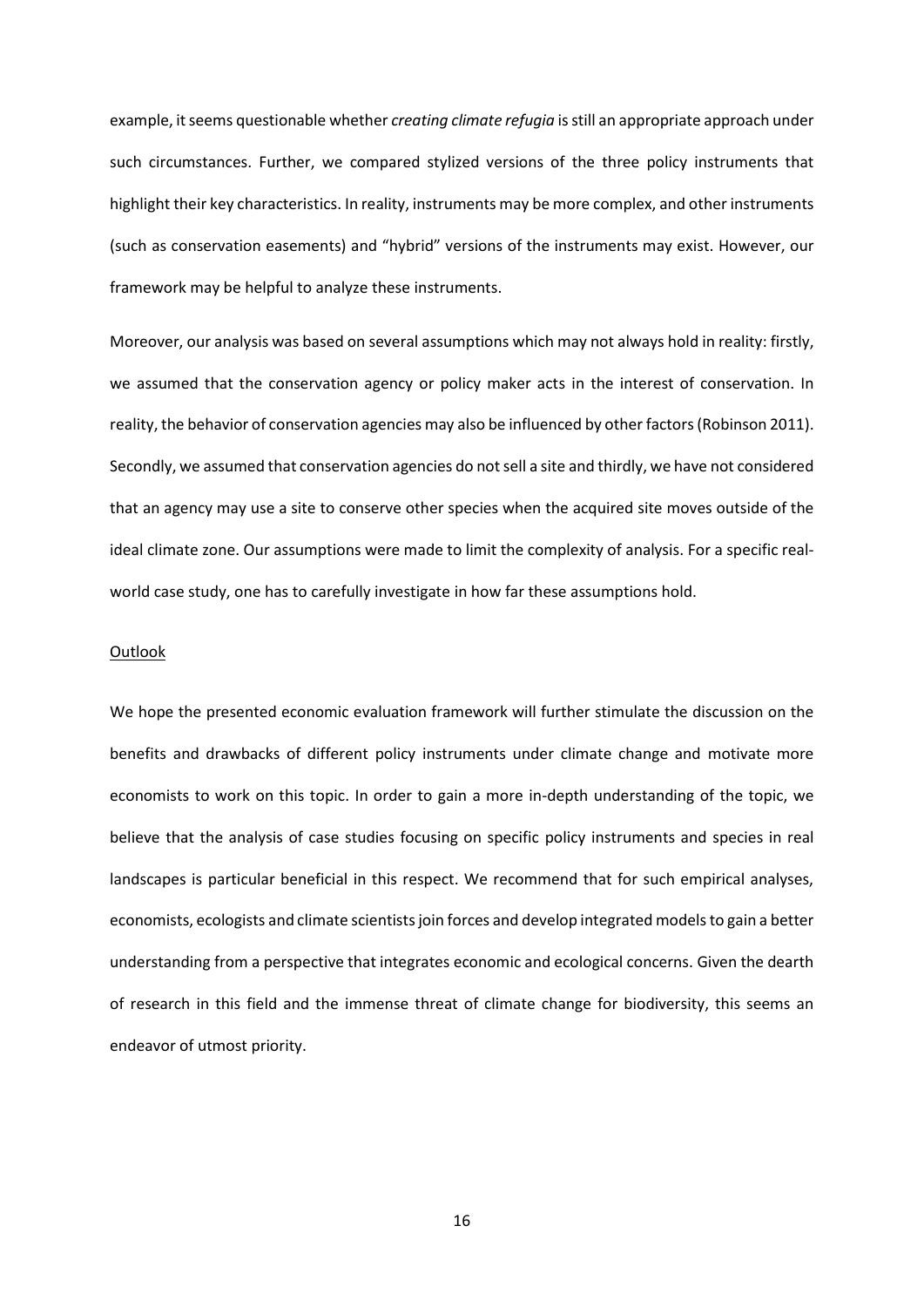5 References

Aguiar, L.M.S., Bernard, E., Ribeiro, V., Machado, R.B. & Jones, G. (2016). Should I stay or should I go? Climate change effects on the future of Neotropical savannah bats. *Global Ecology and Conservation, 5*, 22-33.

Ando, A.W. & Chen, X. (2011). Optimal contract lengths for voluntary ecosystem service provision with varied dynamic benefit functions. *Conservation Letters, 4*(3), 207-218.

Ando, A.W. & Hannah, L. (2011). Lessons from finance for new land-conservation strategies given climate-change uncertainty. *Conservation Biology, 25*(2), 412-414.

Ando, A.W. & Mallory, M.L. (2012). Optimal portfolio design to reduce climate-related conservation uncertainty in the Prairie Pothole Region. *Proceedings of the National Academy of Sciences of the United States of America*, 109(17), 6484-6489.

Ay, J.S., Chakir, R., Doyen, L., Jiguet, F. & Leadley, P. (2014). Integrated models, scenarios and dynamics of climate, land use and common birds. *Climatic Change, 126*(1–2), 13–30.

Bartkowski, B. & Bartke, S. (2018). Leverage points for governing agricultural soils: a review of empirical studies of European farmers' decision-making. *Sustainability, 10*(9), 3179.

Burton, R.J.F. & Schwarz, G. (2013). Result-oriented agri-environmental schemes in Europe and their potential for promoting behavioural change. *Land Use Policy, 30*, 628-641.

Drechsler, M. (2017). Performance of input- and output-based payments for the conservation of mobile species. *Ecological Economics, 134*, 49-56.

Drechsler, M., Johst, K. & Wätzold, F. (2017). The cost-effective length of contracts for payments to compensate land owners for biodiversity conservation measures. *Biological Conservation, 207*, 72- 79.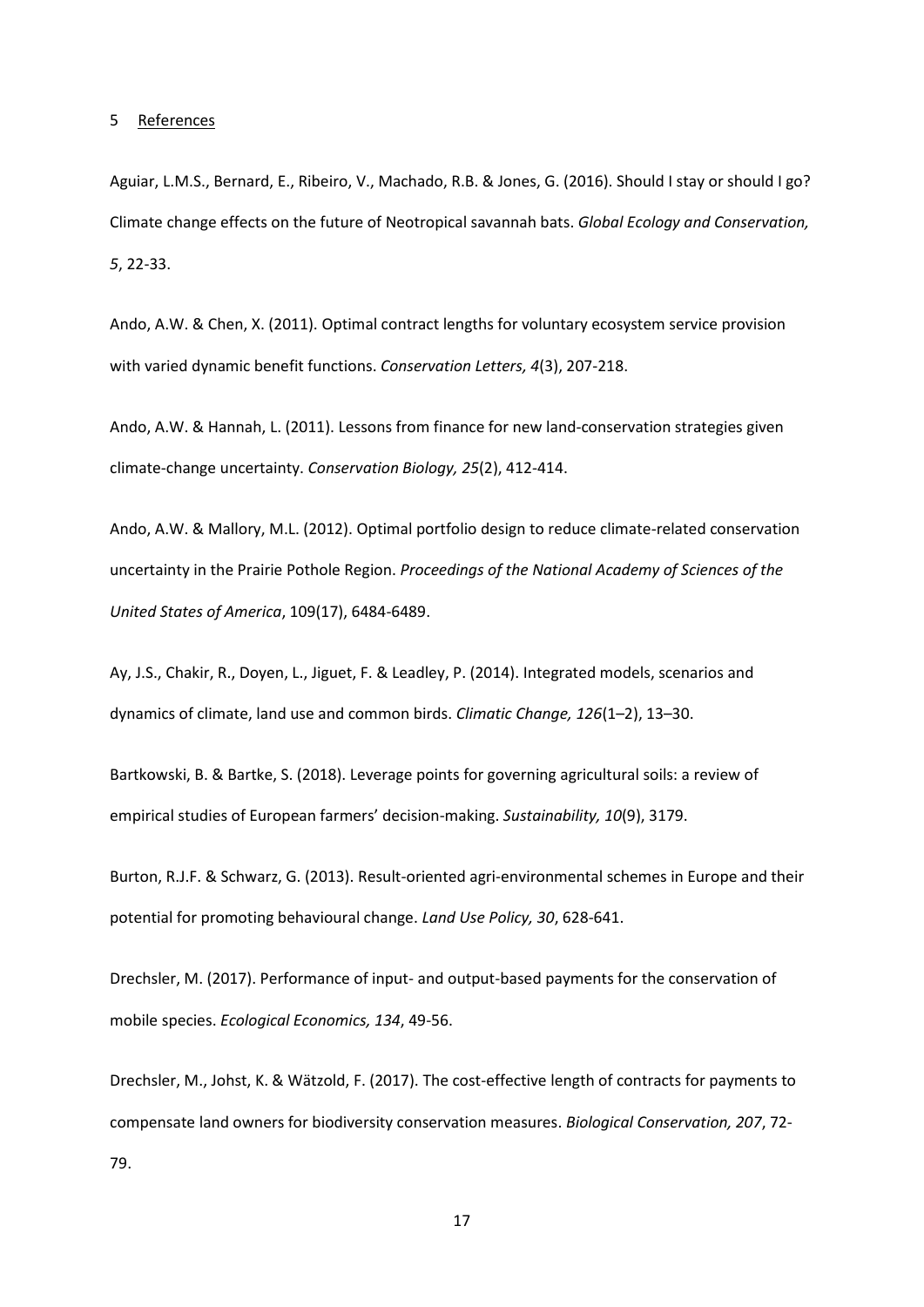Endres, A. (2011). *Environmental Economics – Theory and Policy.* Cambridge: Cambridge University Press.

Engel, S., Palmer, C., Taschini, L. & Urech, S. (2015). Conservation Payments under Uncertainty. *Land Economics, 91*(1), 36-56.

Ferraro, P.J. (2008). Asymmetric information and contract design for payments for environmental services. *Ecological Economics, 65*(4), 810-821.

Fox, J. & Nino-Murcia, A. (2005). Status of Species Conservation Banking in the United States. *Conservation Biology, 19*(4), 996-1007.

Heller, N.E. & Zavaleta, E.S. (2009). Biodiversity management in the face of climate change: A review of 22 years of recommendations. *Biological Conservation 142*, 14-32.

Hily, E., Drechsler, M. & Wätzold, F. (2017). *Cost-effectiveness of conservation payment schemes under climate change*. Retrieved from:<https://ideas.repec.org/p/lef/wpaper/2017-01.html> [12.07.2019].

Hily, E., Garcia, S., Stenger, A. & Tu, G. (2015). Assessing the cost-effectiveness of a biodiversity conservation policy: A bio-econometric analysis of Natura 2000 contracts in forest. *Ecological Economics, 119*, 197-208.

Johst, K., Drechsler, M., van Teeffelen, A.J.A., Hartig, F., Vos, C.C., Wissel, S., Wätzold, F. & Opdam, P. (2011). Biodiversity conservation in dynamic landscapes: trade‐offs between number, connectivity and turnover of habitat patches. *Journal of Applied Ecology, 48*(5), 1227-1235.

Jones, K.R., Watson, J.E.M., Possingham, H.P. & J. Klein, C.J. (2016). Incorporating climate change into spatial conservation prioritisation: A review. *Biological Conservation, 194*, 121–130.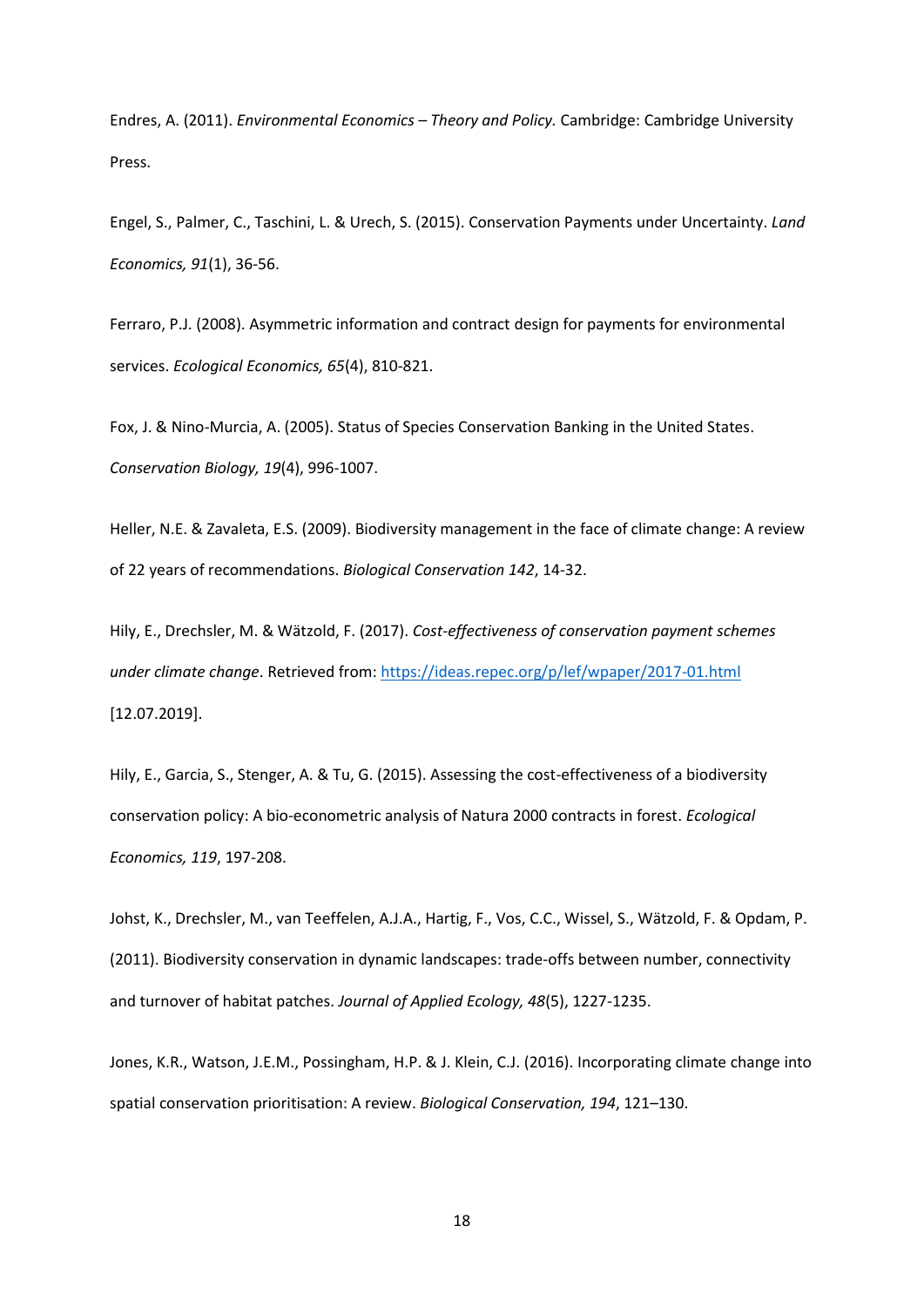Kelly, K.E., Belcher, K., & Khakbazan, M. (2017). Economic Targeting of Agricultural Beneficial Management Practices to Address Phosphorus Runoff in Manitoba. *Canadian Journal of Agricultural Economics, 66*(1), 143-166.

Krämer, J.E. & Wätzold, F. (2018). The agglomeration bonus in practice—An exploratory assessment of the Swiss network bonus. *Journal for Nature Conservation, 43*, 126-135.

Krause, B. & Culmsee, H. (2013). The significance of habitat continuity and current management on the compositional and functional diversity of grasslands in the uplands of Lower Saxony, Germany. *Flora - Morphology, Distribution, Functional Ecology of Plants, 208*(5-6), 299-311.

Laycock, H., Moran, D., Smart, J., Raffaelli, D. & White, P. (2009). Evaluating the cost-effectiveness of conservation: The UK Biodiversity Action Plan. *Biological Conservation, 142*(12), 3120-3127.

Lennox, G.D. & Armsworth, P.R. (2011). Suitability of short or long conservation contracts under ecological and socio-economic uncertainty. *Ecological Modelling 222*, 2856– 2866.

Lewis, D.J. & Polasky, S. (2018). An auction mechanism for the optimal provision of ecosystem services under climate change. *Journal of Environmental Economics and Management, 92,* 20-34.

Mackey, B.G., Watson, J.E.M., Hope, G. & Gilmore, S. (2008). Climate change, biodiversity conservation, and the role of protected areas: An Australian perspective, *Biodiversity, 9*(3-4), 11-18.

Mallory, M.L. & Ando, A.W. (2014). Implementing efficient conservation portfolio design. *Resource and Energy Economics*, 38, 1-18.

Mantyka-Pringle, C.S., Martin, T.G., Moffatt, D.B., Udy, J., Olley, J., Saxton, N., Sheldon, F., Bunn, S.E. & Rhodes, J.R. (2016). Prioritizing management actions for the conservation of freshwater biodiversity under changing climate and land-cover. *Biological Conservation, 197*, 80–89.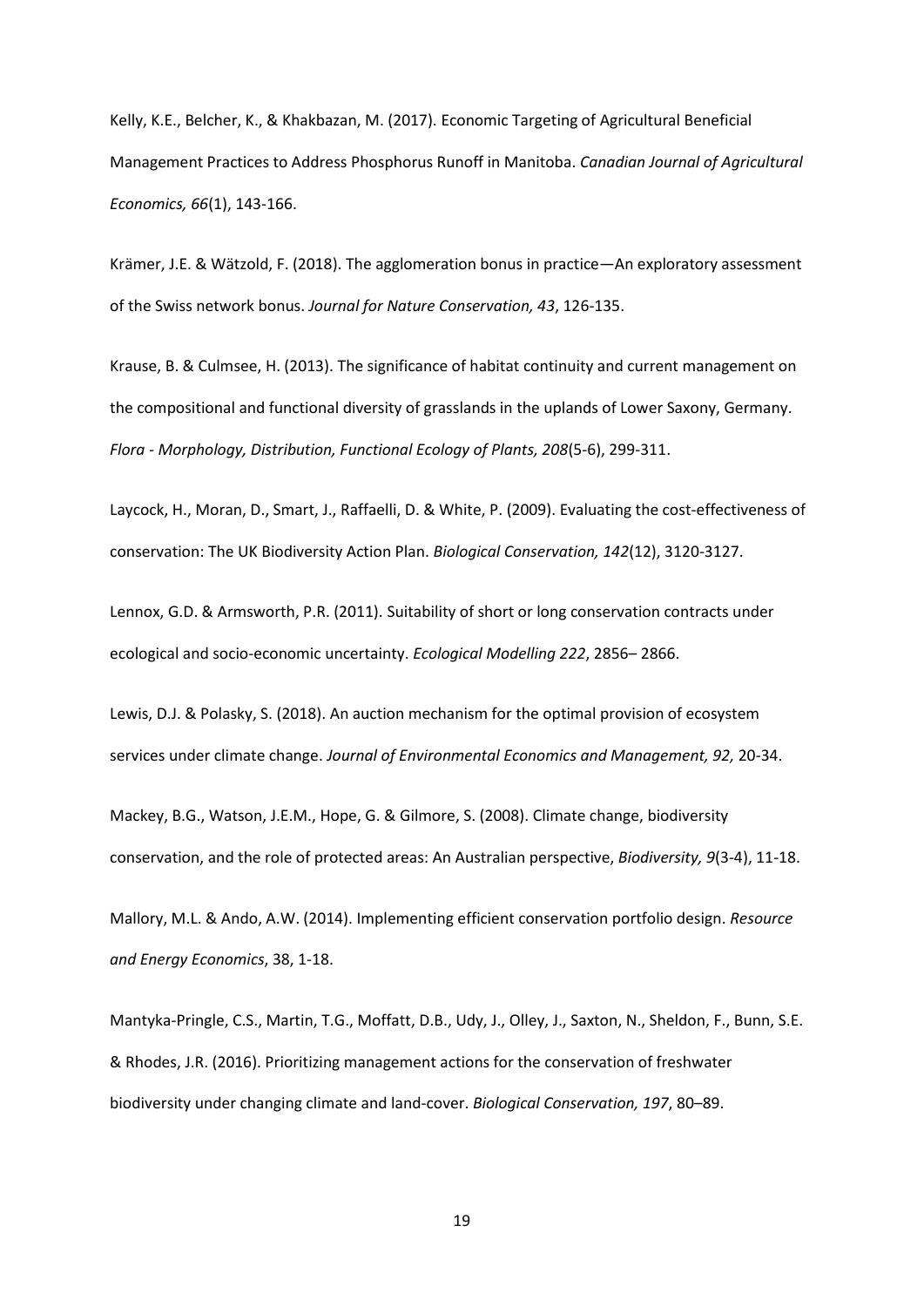Matzdorf, B. & Lorenz, J. (2010). How cost-effective are result-oriented agri-environmental measures?—An empirical analysis in Germany. Land Use Policy, 27(2), 535-544.

MLUL Brandenburg (2017). Arbeitshilfe Betriebsintegrierte Kompensation. Retrieved from [https://mlul.brandenburg.de/cms/media.php/lbm1.a.3310.de/Arbeitshilfe-Betriebsintegrierte-](https://mlul.brandenburg.de/cms/media.php/lbm1.a.3310.de/Arbeitshilfe-Betriebsintegrierte-Kompensation.pdf)[Kompensation.pdf](https://mlul.brandenburg.de/cms/media.php/lbm1.a.3310.de/Arbeitshilfe-Betriebsintegrierte-Kompensation.pdf) [17.05.2019].

Mooney, H., Larigauderie, A., Cesario, M., Elmquist, T., Hoegh-Guldberg, O., Lavore, S., Mace, G.M., Palmer, M., Scholes, R. & Yahara, T. (2009). Biodiversity, climate change, and ecosystem services. *Current Opinion in Environmental Sustainability, 1*(1), 46-54.

OECD (2016). Biodiversity Offsets: Effective Design and Implementation, OECD Publishing: Paris.

Oliver, T.H., Smithers, R.J., Beale, C.M. & Watts, K. (2016). Are existing biodiversity conservation strategies appropriate in a changing climate? *Biological Conservation, 193*, 17-26.

Omann, I., Stocker, A. & Jäger, J. (2009). Climate change as a threat to biodiversity: An application of the DPSIR approach. *Ecological Economics, 69*(1), 24-31.

Opdam, P. & Wascher, D. (2004). Climate change meets habitat fragmentation: linking landscape and biogeographical scale levels in research and conservation. *Biological Conservation, 117*(3), 285-297.

Ovenden, G.N., Swash, A.R.H., & Smallshire, D. (1998). Agri‐environment schemes and their contribution to the conservation of biodiversity in England. *Journal of Applied Ecology, 35*(6), 966- 960.

Pearson, R.G., Dawson, T.P., Berry, P.M. & Harrison, P.A. (2002). SPECIES: a spatial evaluation of climate impact on the envelope of species. *Ecological Modelling, 154*(3), 289-300.

Rissman, A.R., Owley, J., Shaw, M.R., & Thompson, B.(B.) (2015). Adapting Conservation Easements to Climate Change. *Conservation Letters, 8*(1), 68-76.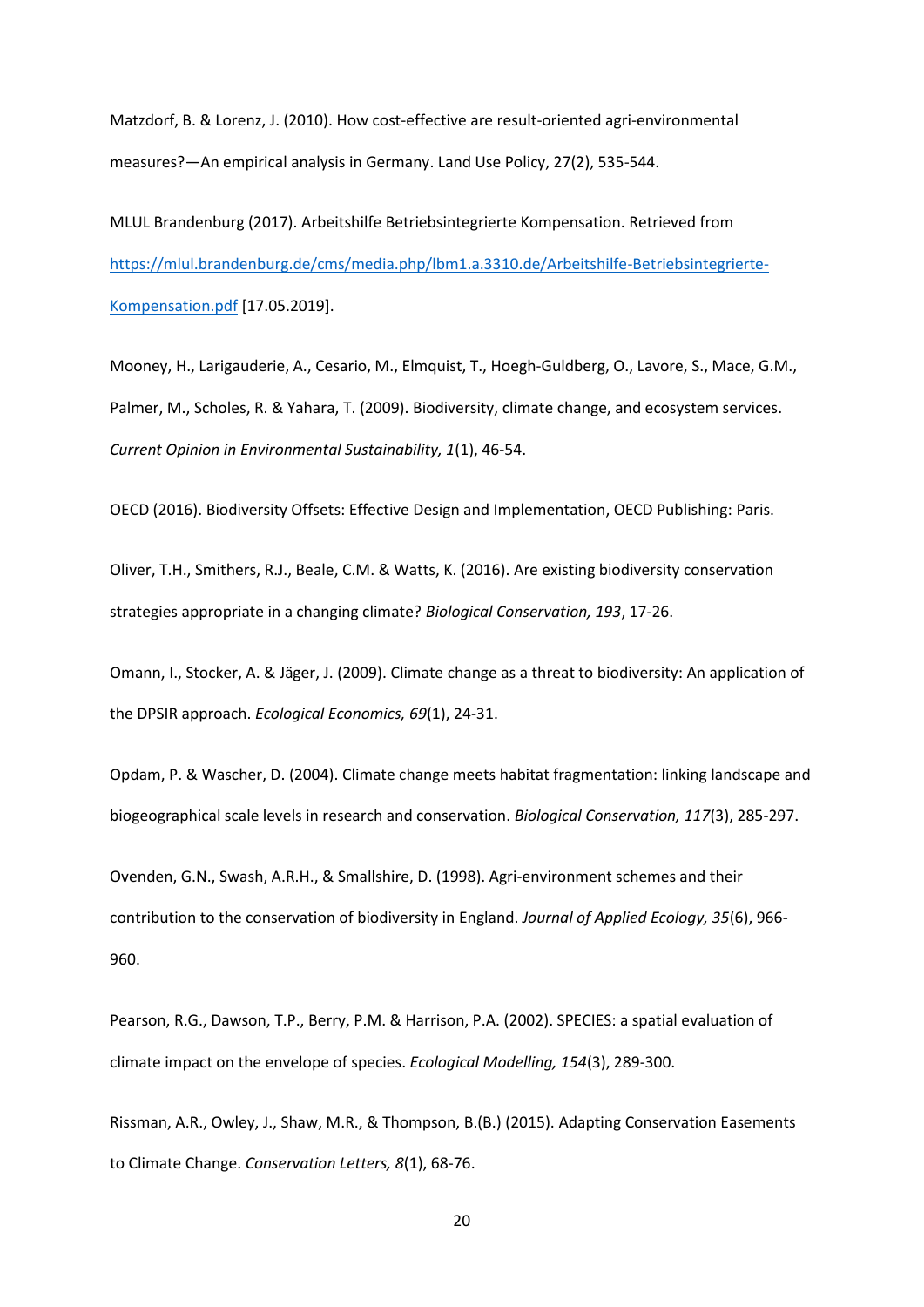Robinson, J.G. (2011). Ethical pluralism, pragmatism, and sustainability in conservation practice. *Biological Conservation, 144*(3), 958-965.

Russi, D., Margue, H., Oppermann, R. & Keenleyside, C. (2016). Result-based agri-environment measures: Market-based instruments, incentives or rewards? The case of Baden-Württemberg. *Land Use Policy, 54,* 69-77.

Sala, O.E., Chapin, F.S., Armesto, J.J., Berlow, E., Bloomfield, J., Dirzo, R. & Leemans, R. (2000). Global biodiversity scenarios for the year 2100. *Science 287*(5459), 1770-1774.

Saura, S. Bodin, Ö. & Fortin, M.J. (2013). Stepping stones are crucial for species' long-distance dispersal and range expansion through habitat networks. *Journal of Applied Ecology, 51*, 171–182.

Schöttker, O., Johst, K., Drechsler, M. & Wätzold, F. (2016): Land for biodiversity conservation – to buy or borrow?, *Ecological Economics 129*, 94-103.

Schöttker, O. & Wätzold, F. (2018). Buy or lease land? Cost-effective conservation of an oligotrophic lake in a Natura 2000 area. *Biodiversity and Conservation, 27*(6), 1327–1345.

Schöttker, O. & Santos, M.J. (2019). Easement or public land? An economic analysis of different ownership modes for nature conservation measures in California. *Conservation Letters.* 

Shah, P., Mallory, M.L., Ando, A.W. & Guntenspergen, G.R. (2016). Fine-resolution conservation planning with limited climate-change information. *Conservation Biology*, 31(2), 278–289.

Singer, A., Johst, K., Banitz, T., Fowler, M.S., Groeneveld, J., Gutiérrez, A.G., Hartig, F., Krug, R.M., Liess, M., Matlack, G., Meyer, K.M., Pe'er, G., Radchuk, V., Voinopol-Sassu, A.-J. & Travis, J.M.J. (2016). Community dynamics under environmental change: How can next generation mechanistic models improve projections of species distributions? *Ecological Modelling 326*, 63-74.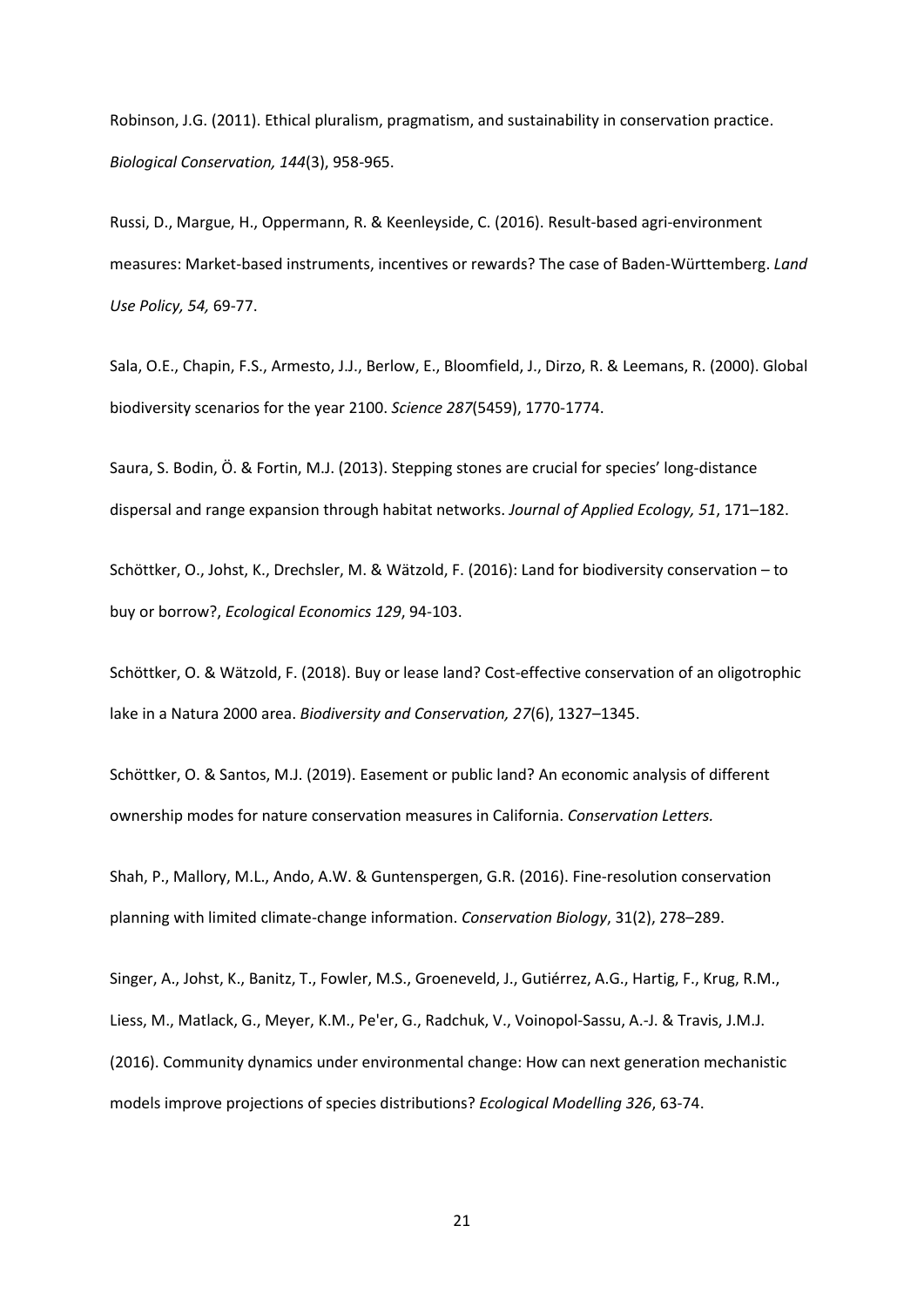Strange, N., Thorsen, J.T., Bladt, J., Wilson, K.A., & Rahbek, C (2011). Conservation policies and planning under climate change. *Biological Conservation*, *144*(12), 2968-2977.

Tainio, A., Heikkinen, R.K., Heliölä, J., Hunt, A., Watkiss, P., Fronzek, S., Leikola, N., Lötjönen, S., Mashkina, O. & Carter, T.R. (2016). Conservation of grassland butterflies in Finland under a changing climate. *Regional Environmental Change, 16*(1), 71–84.

Theesfeld, I. (2010). Institutional Challenges for National Groundwater Governance: Policies and Issues. *Groundwater, 48*(1), 131-142.

Urban, M. C., Bocedi, G., Hendry, A.P., Mihoub, J.B., Pe'er, G., Singer, A., Bridle, J.R., Crozier, L.G., De Meester, L., Godsoe, W., Gonzalez, A., Hellmann, J.J., Holt, R.D., Huth, A., Johst, K., Krug, C.B., Leadley, P.W., Palmer, S.C.F., Pantel, J.H., Schmitz, A., Zollner, P.A. & Travis, J.M.J. (2016). Improving the forecast for biodiversity under climate change. *Science 353*(6304), aad8466.

Vos, C.C., Berry, P., Opdam, P., Baveco, H., Nijhof, B., O'Hanley, J., Bell, C. & Kuipers, H. (2008). Adapting landscapes to climate change: examples of climate-proof ecosystem networks and priority adaptation zones. *Journal of Applied Ecology 45*, 1722-1731.

Wätzold, F. (2014). Climate Change Adaptation and Biodiversity Conservation: An Economic Perspective. In E. Albrecht, M. Schmidt, M. Mißler-Behr, S. Spyra (Eds.). *Implementing Adaptation Strategies by Legal, Economic and Planning Instruments on Climate Change*, 187 – 195. Heidelberg: Springer Verlag

Wätzold, F. & Schwerdtner, K. (2005). Why be wasteful when preserving a valuable resource? A review article on the cost-effectiveness of European biodiversity conservation policy. *Biological Conservation, 123*(3), 327-338.

Wintle, B.A., Bekessy, S.A., Keith, D.A., van Wilgen, B.W., Cabeza, M., Schröder, B., Carvalho, S.B., Falcucci, A., Maiorano, L., Regan, T.J., Rondinini, C., Boitani, L. & Possingham, H.P. (2011). Ecological–